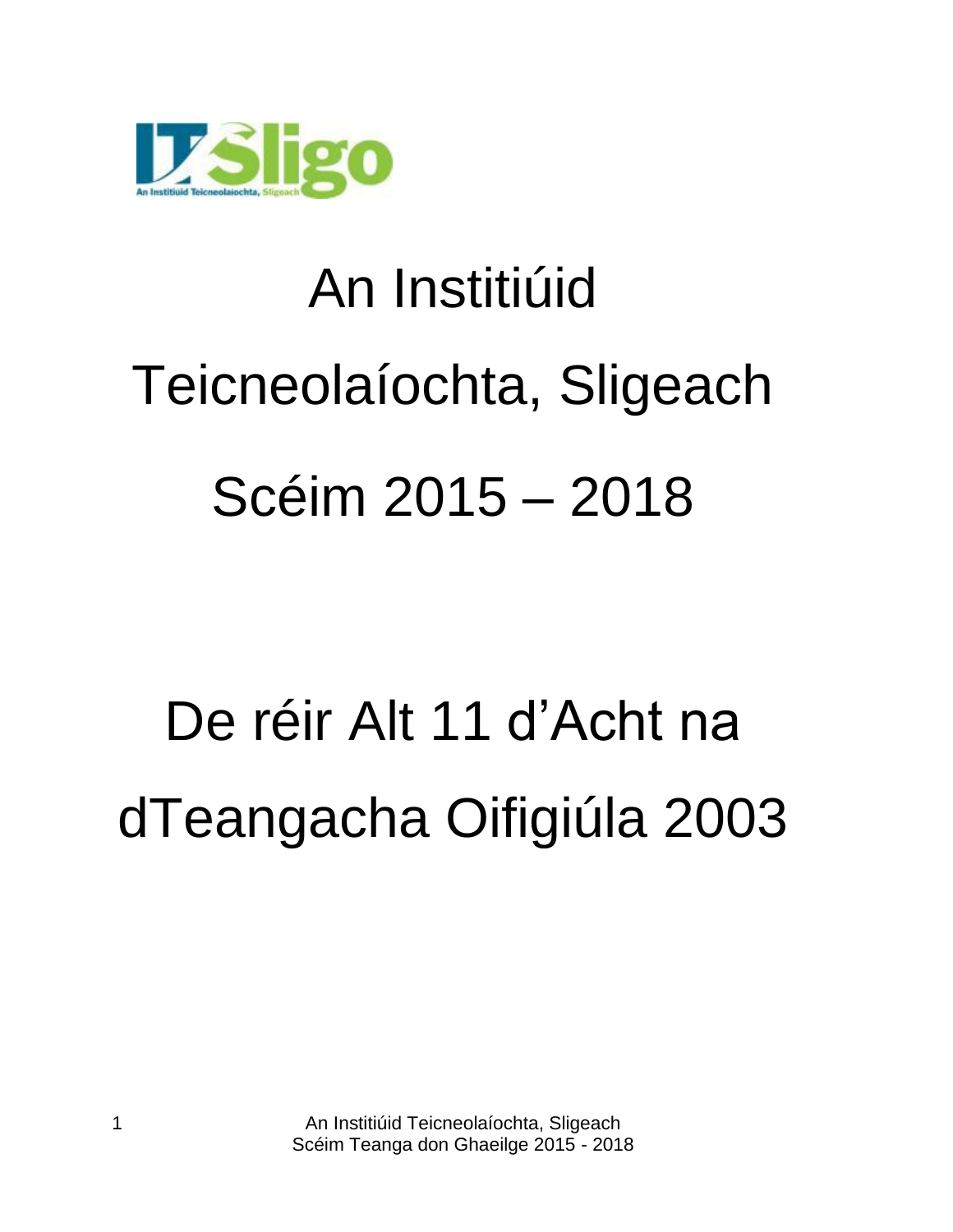### Clár

| 1                     |                                                                    |  |                                                                                  |  |  |
|-----------------------|--------------------------------------------------------------------|--|----------------------------------------------------------------------------------|--|--|
|                       | 1.1                                                                |  |                                                                                  |  |  |
|                       | 1.2                                                                |  |                                                                                  |  |  |
|                       | 1.3                                                                |  |                                                                                  |  |  |
|                       | 1.4                                                                |  |                                                                                  |  |  |
|                       | 1.5                                                                |  | Forbhreathnú ar an Institiúid Teicneolaíochta, Sligeach  8                       |  |  |
|                       | 1.5.1                                                              |  |                                                                                  |  |  |
|                       | 1.5.2                                                              |  |                                                                                  |  |  |
|                       | 1.5.3                                                              |  |                                                                                  |  |  |
|                       |                                                                    |  |                                                                                  |  |  |
| 2                     |                                                                    |  | Measúnú ar a mhéad agus atá fáil ar sheirbhísí trí Ghaeilge cheana féin  13      |  |  |
|                       | Measúnú ginearálta ar leibhéal na seirbhísí Gaeilge san Institiúid |  |                                                                                  |  |  |
|                       |                                                                    |  |                                                                                  |  |  |
| 2.2<br>2.2.1<br>2.2.2 |                                                                    |  |                                                                                  |  |  |
|                       |                                                                    |  |                                                                                  |  |  |
|                       |                                                                    |  |                                                                                  |  |  |
|                       | 2.3                                                                |  |                                                                                  |  |  |
|                       | 2.3.1                                                              |  |                                                                                  |  |  |
| 2.3.2<br>2.3.3        |                                                                    |  |                                                                                  |  |  |
|                       |                                                                    |  |                                                                                  |  |  |
|                       | 2.3.4                                                              |  |                                                                                  |  |  |
|                       | 2.4                                                                |  |                                                                                  |  |  |
|                       | 2.4.1                                                              |  |                                                                                  |  |  |
| 2                     |                                                                    |  | An Institiúid Teicneolaíochta, Sligeach<br>Scéim Teanga don Ghaeilge 2015 - 2018 |  |  |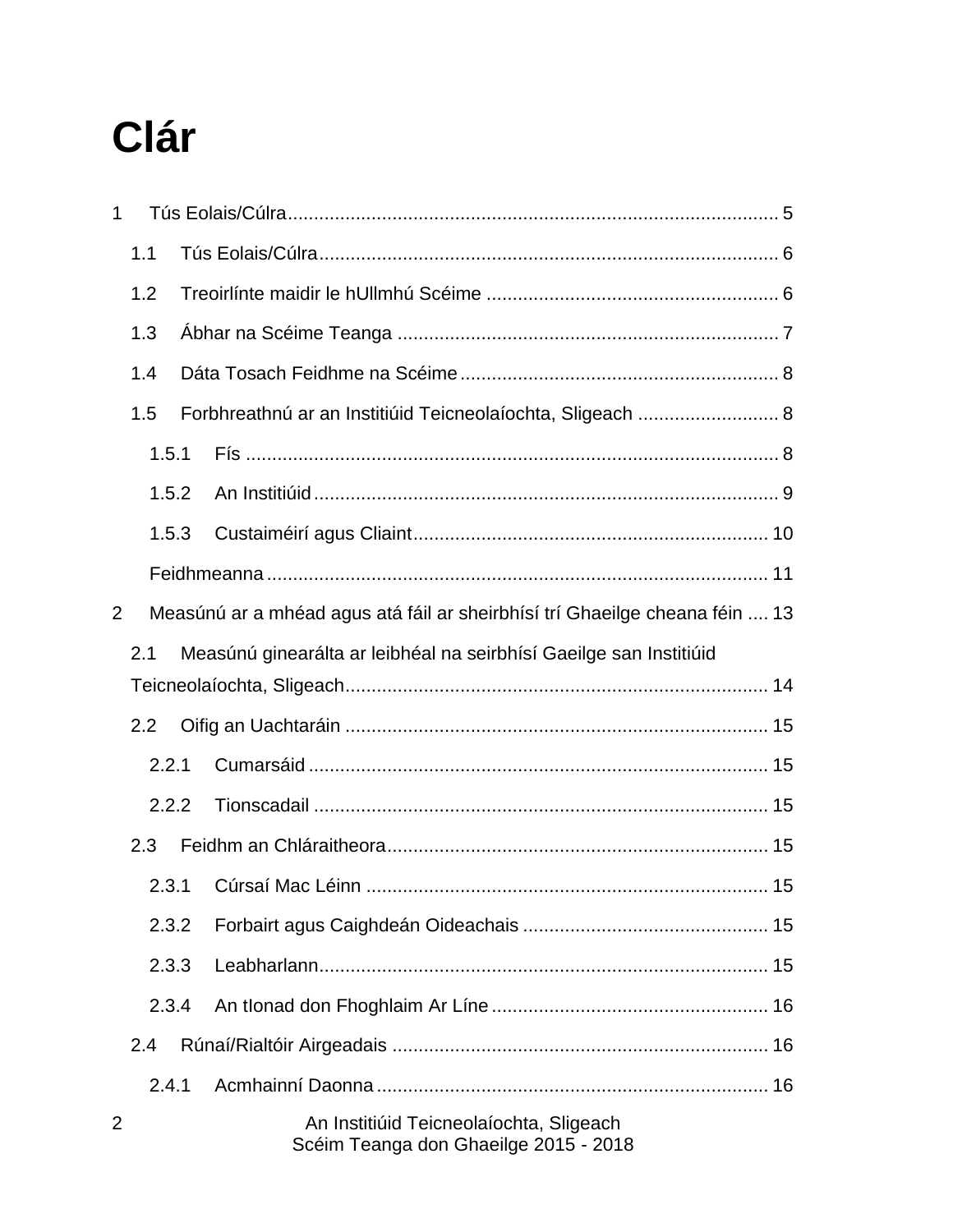|                | 2.4.2 |  |                                                                                  |    |
|----------------|-------|--|----------------------------------------------------------------------------------|----|
|                | 2.5   |  |                                                                                  |    |
|                | 2.5.1 |  |                                                                                  |    |
|                | 2.5.2 |  |                                                                                  |    |
|                | 2.5.3 |  |                                                                                  |    |
|                | 2.6   |  |                                                                                  |    |
|                | 2.7   |  |                                                                                  |    |
|                | 2.8   |  |                                                                                  |    |
| 3              |       |  | Feabhas a Chur ar Sheirbhísí atá le Soláthar go Dátheangach 19                   |    |
|                | 3.1   |  |                                                                                  |    |
|                | 3.2   |  | Grúpa Oibre Gaeilge na hInstitiúide Teicneolaíochta, Sligeach  20                |    |
|                | 3.3   |  |                                                                                  |    |
|                | 3.3.1 |  |                                                                                  |    |
|                | 3.3.2 |  |                                                                                  |    |
| 3.3.3<br>3.3.4 |       |  |                                                                                  |    |
|                |       |  |                                                                                  |    |
|                | 3.3.5 |  |                                                                                  |    |
|                | 3.3.6 |  |                                                                                  | 23 |
|                | 3.3.7 |  |                                                                                  |    |
|                | 3.3.8 |  |                                                                                  |    |
|                | 3.3.9 |  |                                                                                  |    |
|                | 3.4   |  | Aistriúchán agus Seirbhísí Tacaíochta eile don Ghaeilge  24                      |    |
|                | 3.5   |  |                                                                                  |    |
|                | 3.5.1 |  | Oiliúint, Forbairt agus Tacaíocht do Ghrúpa Oibre na Gaeilge  25                 |    |
|                | 3.5.2 |  |                                                                                  |    |
| 3              |       |  | An Institiúid Teicneolaíochta, Sligeach<br>Scéim Teanga don Ghaeilge 2015 - 2018 |    |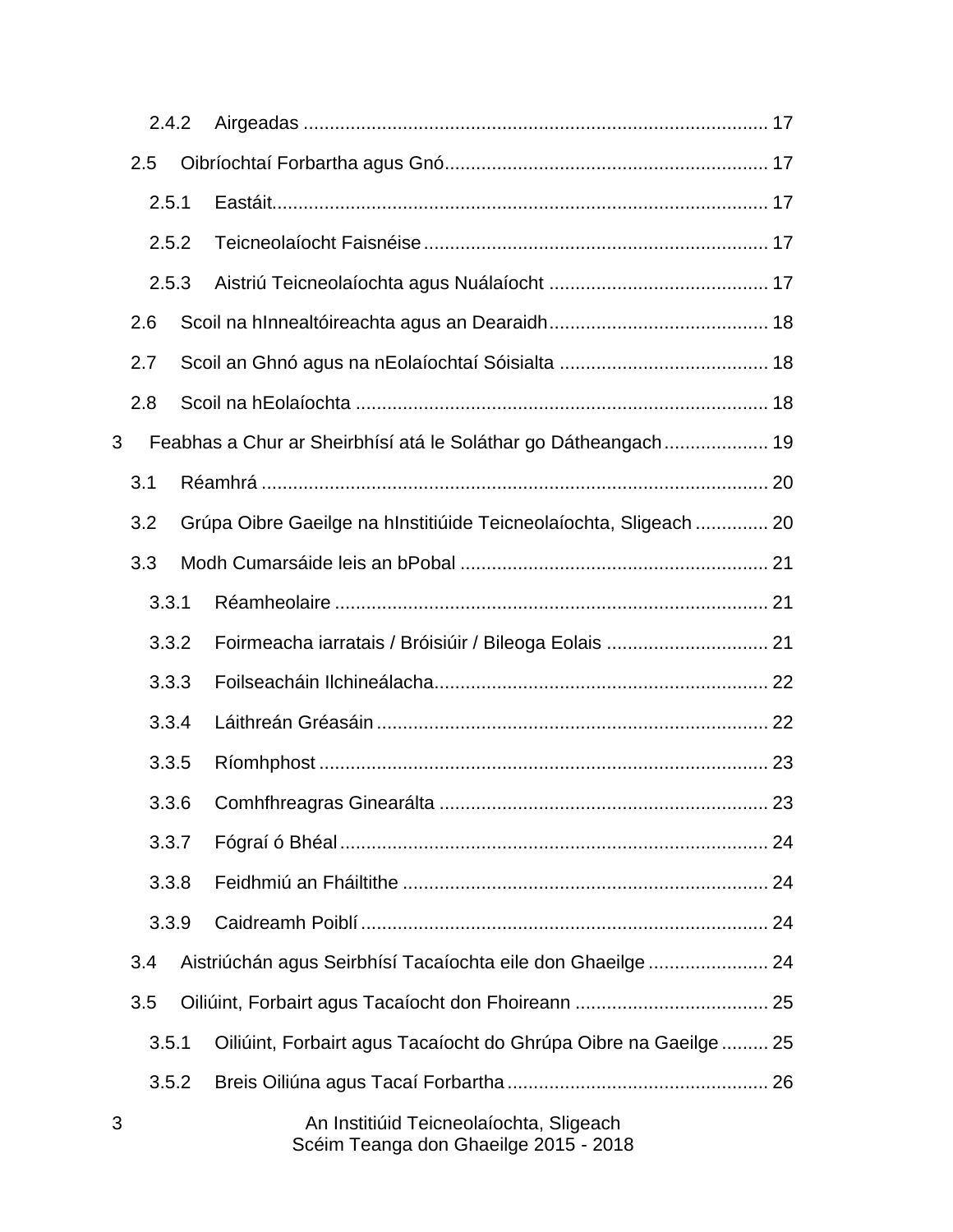| $\overline{4}$ |                                                                         |  |
|----------------|-------------------------------------------------------------------------|--|
|                |                                                                         |  |
|                |                                                                         |  |
|                |                                                                         |  |
|                |                                                                         |  |
| $7\phantom{0}$ | Aguisín II: Achoimre ar na Gealltanais atá Déanta faoin Scéim seo, agus |  |
|                |                                                                         |  |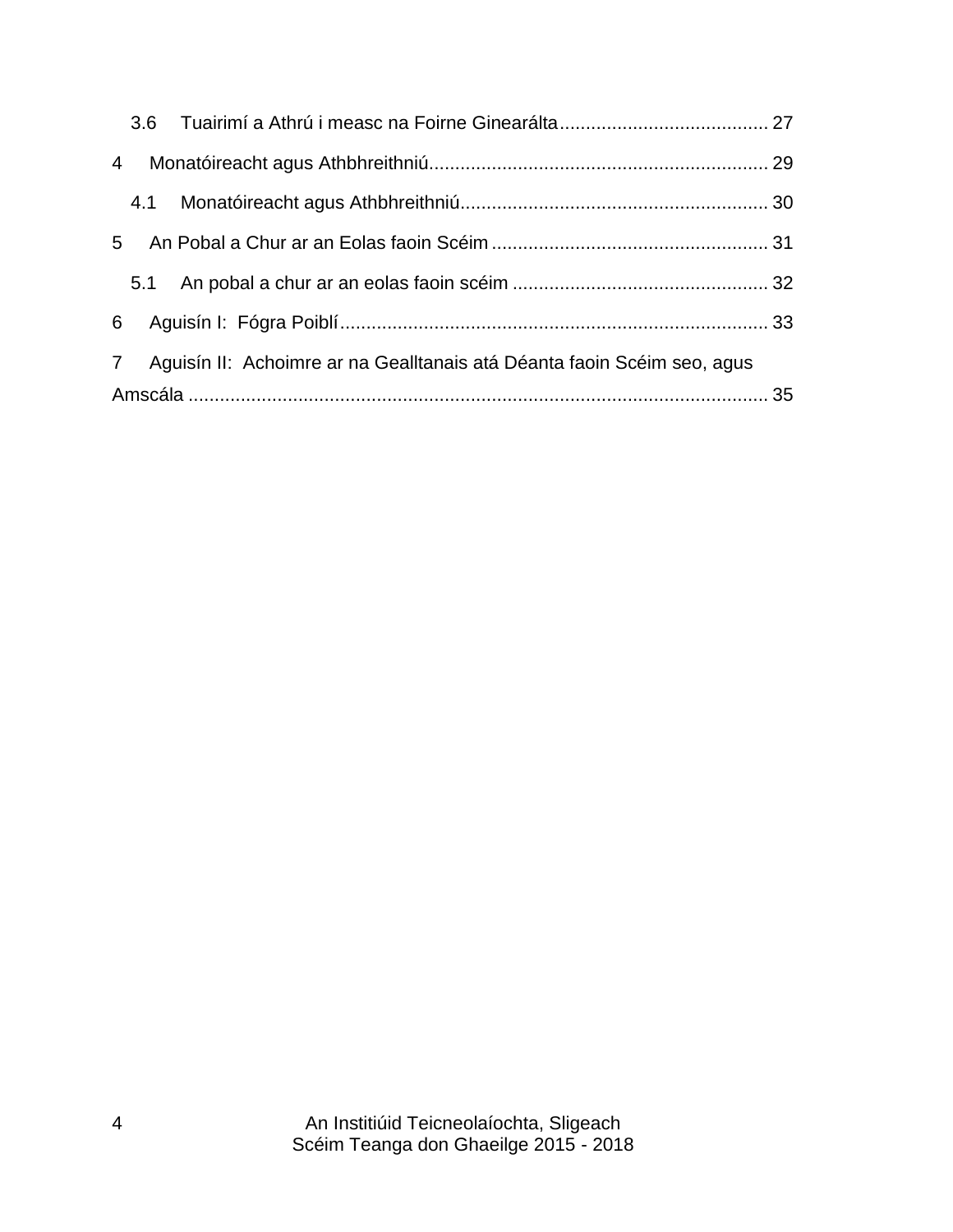### <span id="page-4-0"></span>**Tús Eolais/Cúlra**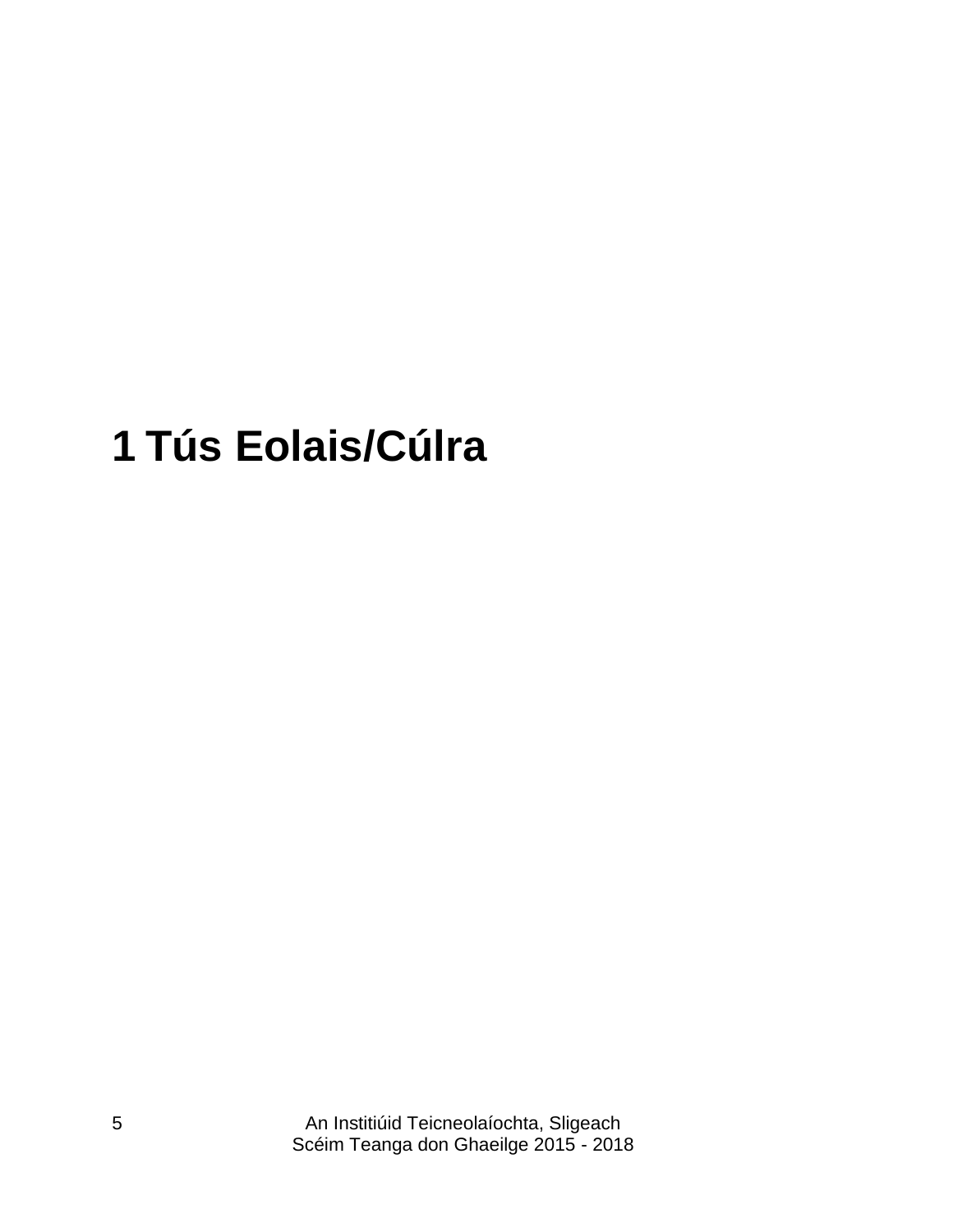#### <span id="page-5-0"></span>**1.1 Tús Eolais/Cúlra**

Chuir an Institiúid Teicneolaíochta, Sligeach an scéim seo i dtoll a chéile de réir Alt 11 d"Acht na dTeangacha Oifigiúla 2003 (dá ngairtear "an tAcht" ina dhiaidh seo). Déanann Alt 11 foráil do chomhlachtaí poiblí dréacht-scéim reachtúil a ullmhú ina sonrófar na seirbhísí a chuirfidh siad ar fáil:

- trí mheán na Gaeilge amháin,
- trí mheán an Bhéarla amháin, agus
- trí mheán na Gaeilge agus an Bhéarla araon

Ní mór do chomhlachtaí poiblí freisin cur síos a dhéanamh ar na bearta atá le glacadh acu chun a chinntiú go ndéanfar aon seirbhísí nach soláthraíonn an comhlacht trí mheán na Gaeilge a sholáthar amhlaidh laistigh de thréimhse ama atá aontaithe.

#### <span id="page-5-1"></span>**1.2 Treoirlínte maidir le hUllmhú Scéime**

Cuireadh an scéim seo i dtoll a chéile ag féachaint do na treoirlínte a d"fhoilsigh an tAire Ealaíon, Oidhreachta agus Gaeltachta.

Cuireadh fógra poiblí sa Sligo Champion an 26 Samhain 2013 de réir Alt 13 inar tugadh cuireadh d"aon pháirtí leasmhar uiríoll a dhéanamh i ndáil le hullmhú na dréacht-scéime de réir Alt 11. Ní bhfuarthas aon uiríoll ón bpobal.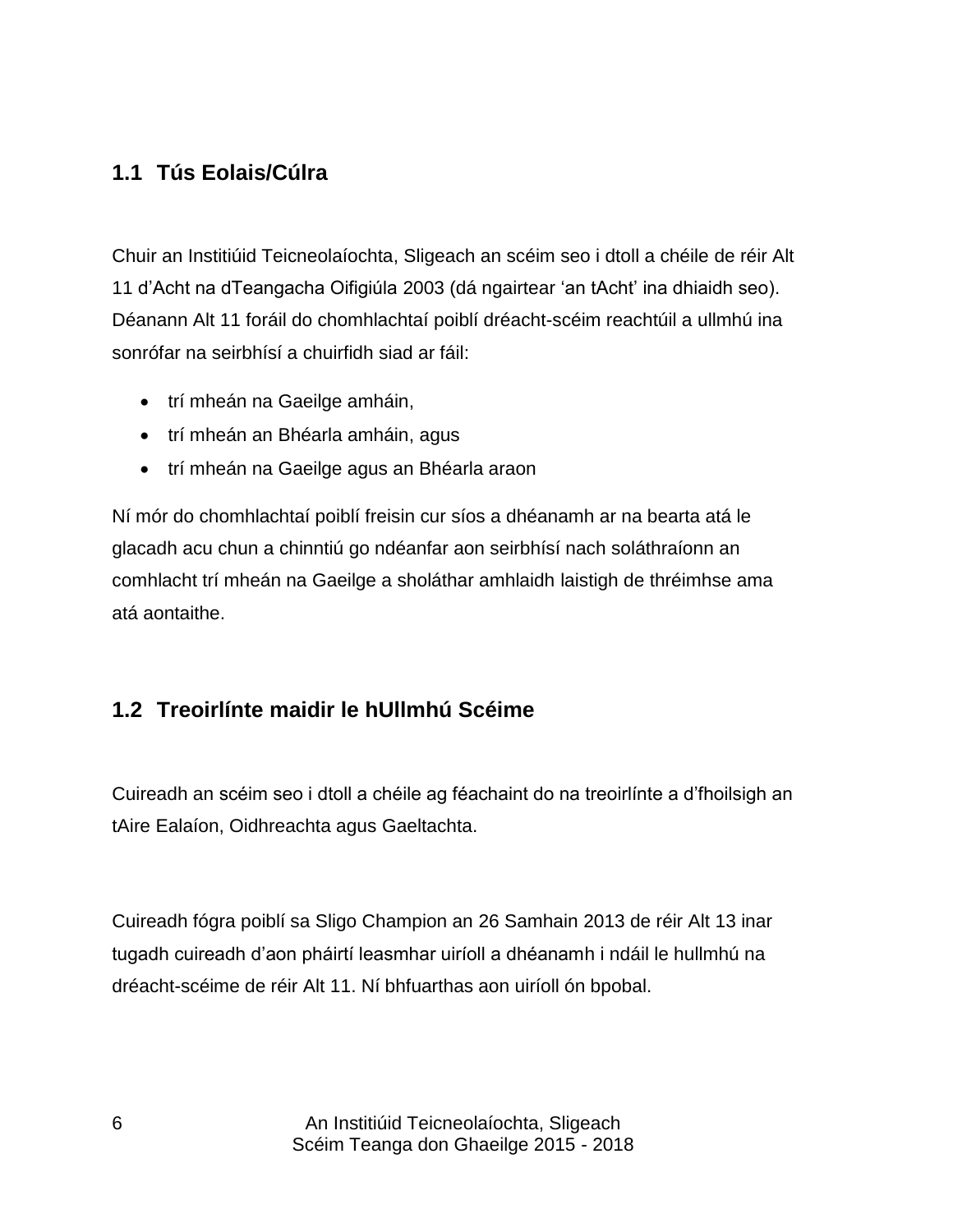Cuireadh fógra ar thairseach ríomhphoist fhoireann an champais an 15 Eanáir 2014 inar tugadh cuireadh d"aon bhall foirne a mbeadh suim acu ann freastal ar chruinniú chun plé a dhéanamh ar bhealaí chun tacú leis an nGaeilge san Institiúid. D"fhreastail líon beag den fhoireann ar an gcruinniú seo agus phléigh siad bealaí ina bhféadfaí seirbhísí i nGaeilge agus úsáid na Gaeilge san Institiúid a fheabhsú.

Seoladh ríomhphost trí Aontas na Mac Léinn ar an Déardaoin 27 Feabhra 2014 inar tugadh cuireadh do mhic léinn moltaí a chur ar aghaidh chuig Leabharlannaí na hInstitiúide maidir le seirbhísí trí Ghaeilge nó úsáid na Gaeilge. Go nuige seo, is mac léinn amháin atá tar éis freagairt le moltaí chun an Ghaeilge a chur chun cinn ar an gcampas.

#### <span id="page-6-0"></span>**1.3 Ábhar na Scéime Teanga**

Is i trí mheán an Bhéarla a chuirtear seirbhísí ar fáil san Institiúid Teicneolaíochta, Sligeach i láthair na huaire. Tá Gaeilge labhartha ag líon teoranta den fhoireann agus Gaeilge scríofa ag líon níos lú fós. Is iad seo tosaíochtaí na Scéime:

- An t-éileamh ar sheirbhísí trí Ghaeilge a mheas agus monatóireacht ar dhéanamh air
- Feasacht a chruthú i measc na foirne maidir le hábhar agus cuspóir na scéime
- Oiliúint a chur ar fáil do bhaill foirne chun go mbeidís in ann an Ghaeilge a úsáid
- Cloí le rialacháin an Achta
- Cinntiú go gcuirfear an Scéim i bhfeidhm go héifeachtach agus go gcuirfear i gcrích na gealltanais a tugadh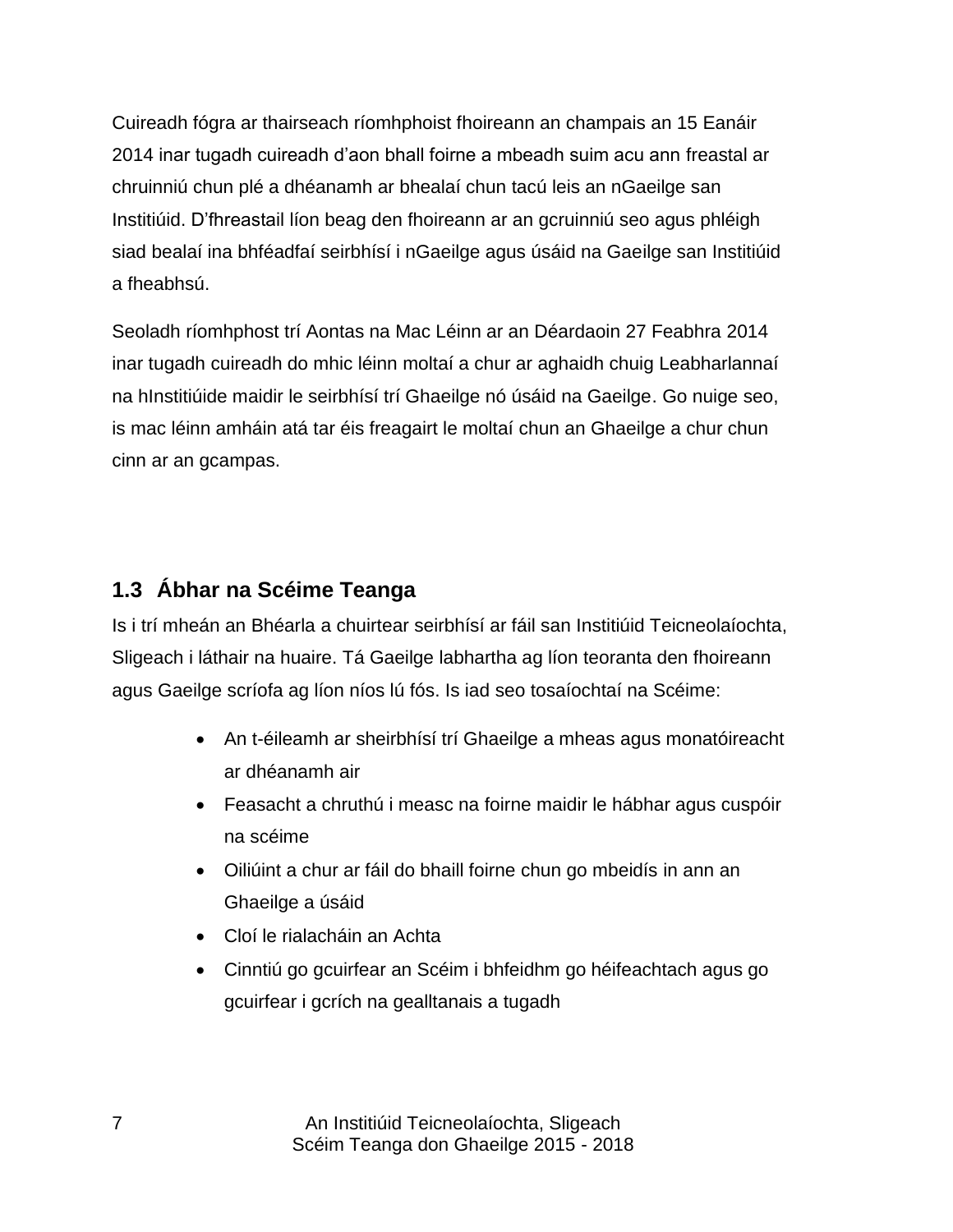#### <span id="page-7-0"></span>**1.4 Dáta Tosach Feidhme na Scéime**

Tá an scéim daingnithe ag an Aire Ealaíon, Oidhreachta agus Gaeltachta agus beidh éifeacht aici ón 16 Feabhra 2015. Fanfaidh an scéim i bhfeidhm ar feadh tréimhse 3 bliana ón dáta sin nó go dtí go mbeidh scéim nua daingnithe ag an Aire de bhun alt 15, cibé acu is déanaí.

#### <span id="page-7-1"></span>**1.5 Forbhreathnú ar an Institiúid Teicneolaíochta, Sligeach**

#### <span id="page-7-2"></span>**1.5.1 Fís**

A bheith ina hOllscoil Teicneolaíochta a spreagann forbairt shóisialta agus eacnamaíoch réigiún Chonnacht-Uladh agus a bheith ina ceannródaí san fhoghlaim ar líne.

Aithneofar sna bealaí seo muid faoin mbliain 2020

- **Céimithe** atá aitheanta as na bealaí a gcuireann siad eolas i bhfeidhm san ionad oibre – go háitiúil, go náisiúnta, go hidirnáisiúnta – agus as a dtiomantas don fhoghlaim ar feadh an tsaoil
- **Gníomhaíocht agus Rannpháirtíocht** atá oscailte do riachtanais na tionsclaíochta áitiúla agus an phobail áitiúil, agus a chomhlíonann na riachtanais sin
- **Taighde** atá aitheanta go hidirnáisiúnta i sainréimsí a bhfuil sé roghnaithe ag an Institiúid Teicneolaíochta, Sligeach barr feabhais a bhaint amach iontu
- **Idirnáisiúnú** ár gcampais trí inaistritheacht mac léinn agus ball foirne chomh maith le cáilíochtaí atá níos inaistrithe
- **Baill foirne** atá aitheanta as a dtacaíocht do mhic léinn, a dtiomantas do mhisean na hInstitiúide agus a ndíograis i dtaca le fás, foghlaim agus forbairt agus seirbhís ar ardchaighdeán a chur ar fáil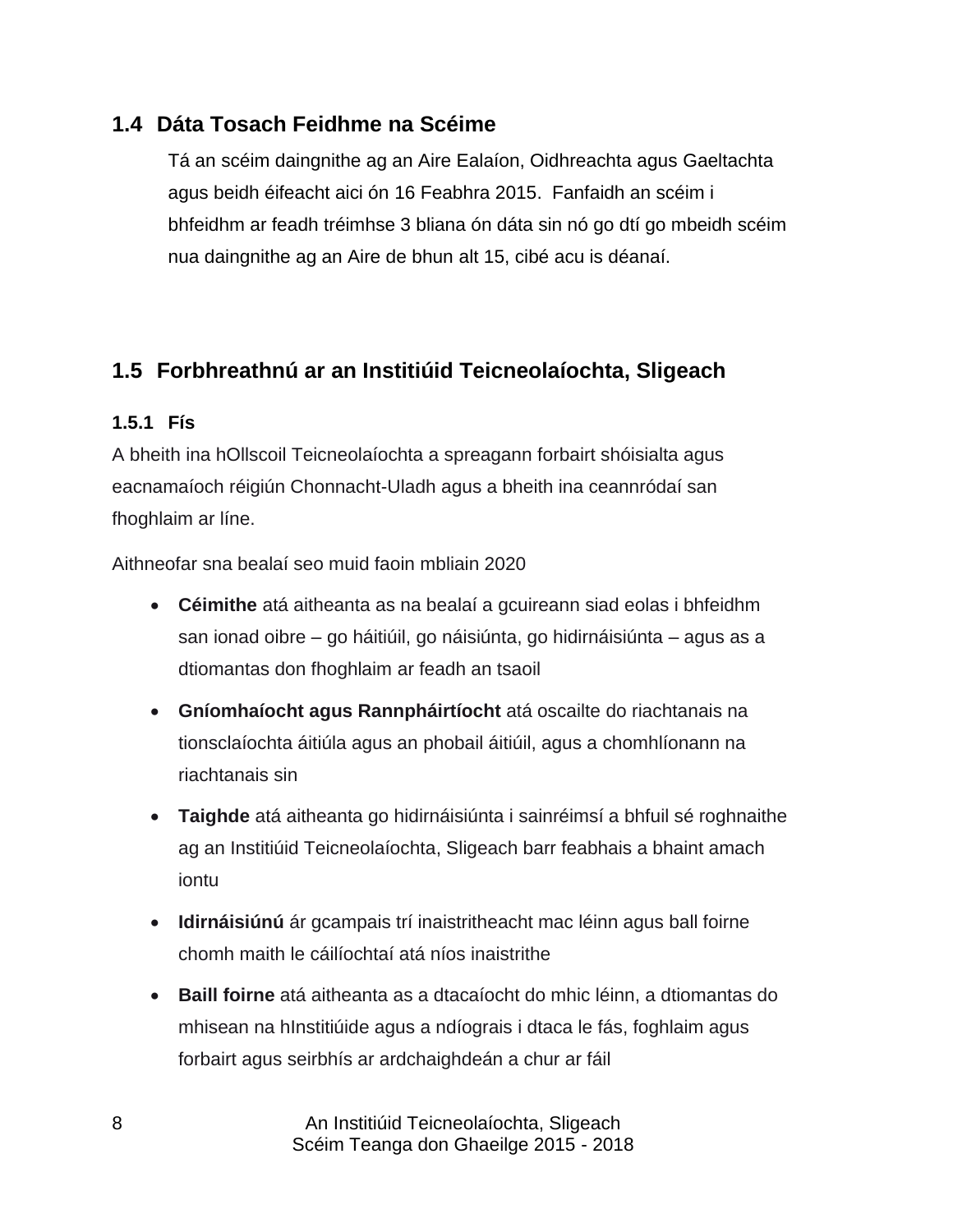**Comhoibriú** le hinstitiúidí ardoideachais eile, eagraíochtaí proifisiúnta agus comhpháirtithe tionscail, go háirithe áit ar léir gur mó is féidir a bhaint amach trí chomhghníomhaíocht agus comhroinnt eolais

#### <span id="page-8-0"></span>**1.5.2 An Institiúid**

Tá athrú ó bhonn tagtha ar an Institiúid Teicneolaíochta, Sligeach ó bunaíodh í sa bhliain 1971 mar Cheardcholáiste Réigiúnach (RTC) ina raibh cúrsaí teastais dhá bhliain á dtairiscint do níos lú ná 100 mac léinn. Anois is institiúid ardoideachais aitheanta í a chuireann cláir ar fáil do bhreis is 6,000 mac léinn. Is institiúid í a spreagann agus a thacaíonn le forbairt réigiún an Iarthuaiscirt, agus a ullmhaíonn céimithe don earnáil idirnáisiúnta. Fágann an borradh sin go bhfuil rochtain ar ardoideachas curtha ar fáil ag an Institiúid san Iarthuaisceart, ar réigiún é nach raibh a leithéid ar fáil ach ar bhonn teoranta ann san am a caitheadh.

Tá an Institiúid Teicneolaíochta, Sligeach suite ar champas 70 acra den chéad scoth a chuireann timpeallacht foghlama agus áiseanna fóillíochta ar an gcaighdeán is airde ar fáil do mhic léinn. Cuireann na trí scoil, Scoil an Ghnó agus na nEolaíochtaí Sóisialta, Scoil na hInnealtóireachta agus an Dearaidh agus Scoil na hEolaíochta, raon clár ar fáil trína mbaintear amach cáilíochtaí ó Leibhéal 6 go Leibhéal 10 ar an gCreat Náisiúnta Cáilíochtaí (NFQ). Tá athrú as cuimse tagtha ar an gcampas le 5 bliana anuas trí chlár caipitil forbartha €35 milliún a n-áirítear leis na háiseanna seo a leanas:

- Athchóiriú agus uasghrádú ar an timpeallacht foghlama chun go dtiocfadh sí le riachtanais oideolaíocha nua-aimseartha
- Áis thiomnaithe le haghaidh Seirbhísí do Mhic Léinn, áis a fhreastalaíonn ar riachtanais líon mór mac léinn éagsúil
- Leabharlann Yeats ina bhfuil 700 spás agus 13 sheomra seimineár le haghaidh staidéar grúpa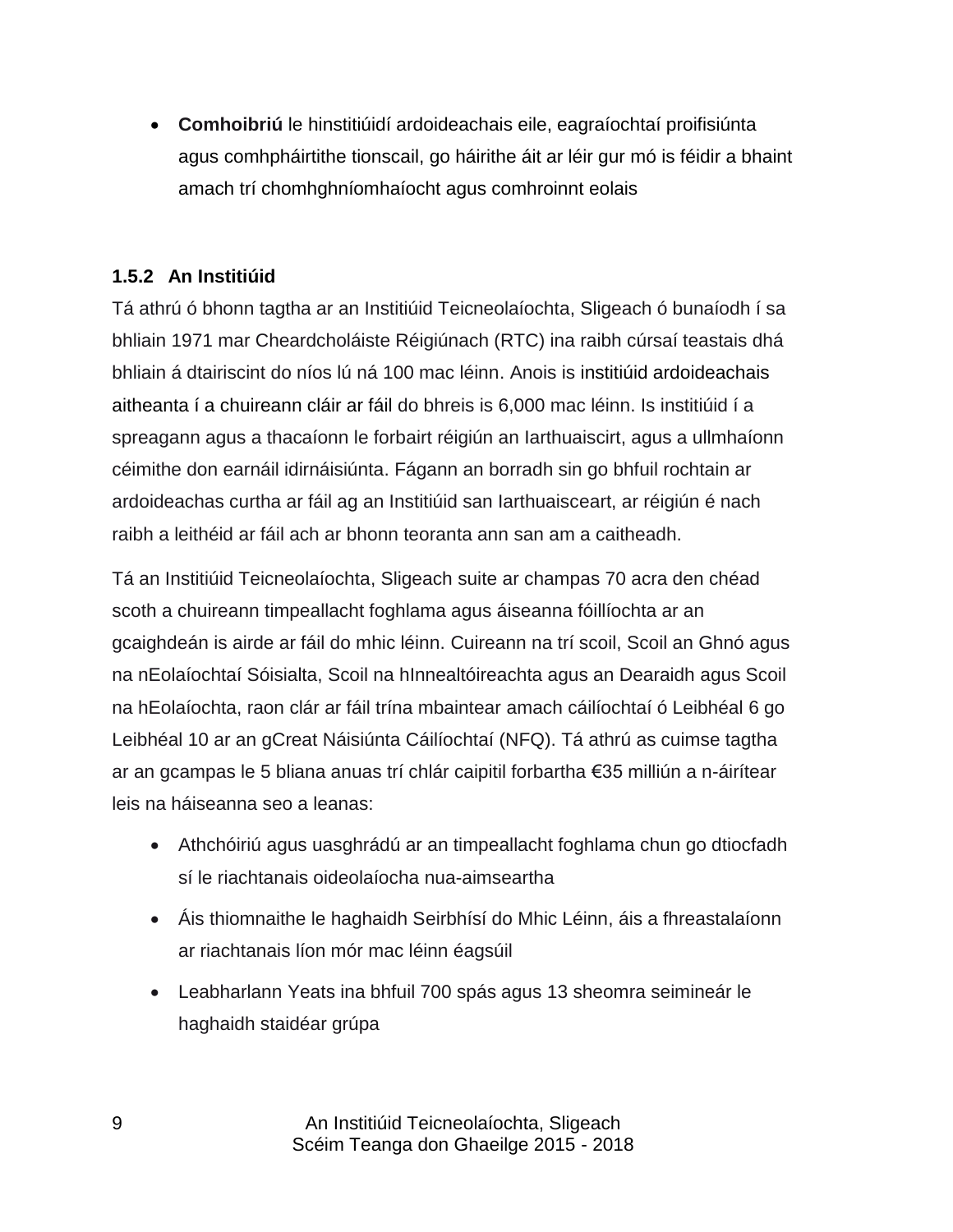- Leathnú ar áiseanna spóirt agus fóillíochta ar an gcampas lena n-áirítear 3 pháirc imeartha, raon reatha sintéiseach lasmuigh agus feabhsuithe ar Láthair Chnoc na Riabh chun freastal ar lucht féachana de 1,500
- Anuas air sin, cuireadh bailchríoch ar na háiseanna seo a leanas sa bhliain 2014:
	- o Foirgneamh Eolaíochta ina bhfuil bunsaotharlann 80 stáisiún, 11 sainsaotharlann, 3 shaotharlann foghlama ar líne chomh maith le seomraí ranga breise. Fágfaidh an foirgneamh nua seo méadú de 4,300 m $^2$  chun freastal ar líon na mac léinn eolaíochta atá ag dul i méid i gcónaí
	- o Bialann atá in ann freastal ar 600

#### <span id="page-9-0"></span>**1.5.3 Custaiméirí agus Cliaint**

Is iad na mic léinn príomhchustaiméirí na hInstitiúide agus tá dualgas cúraim ar leith uirthi ina leith siúd. Bíonn sí i bpáirt freisin le hinstitiúidí agus gníomhaireachtaí oideachais eile agus leis an bpobal trí chéile. Is liosta é seo a leanas dá príomhchustaiméirí agus cliaint, ach ní liosta uileghabhálach é:

- An tÚdarás um Ard-Oideachas (HEA)
- An Roinn Oideachais agus Scileanna
- Dearbhú Cáilíochta agus Cáilíochtaí Éireann (QQI)
- Institiúidí Teicneolaíochta na hÉireann
- An Chomhairle um Thaighde in Éirinn
- Comhlachas Tráchtála Shligigh
- Boird Oideachais agus Oiliúna (Coistí Gairmoideachais mar a bhíodh)
- Comhairlí Contae
- Fiontraíocht Éireann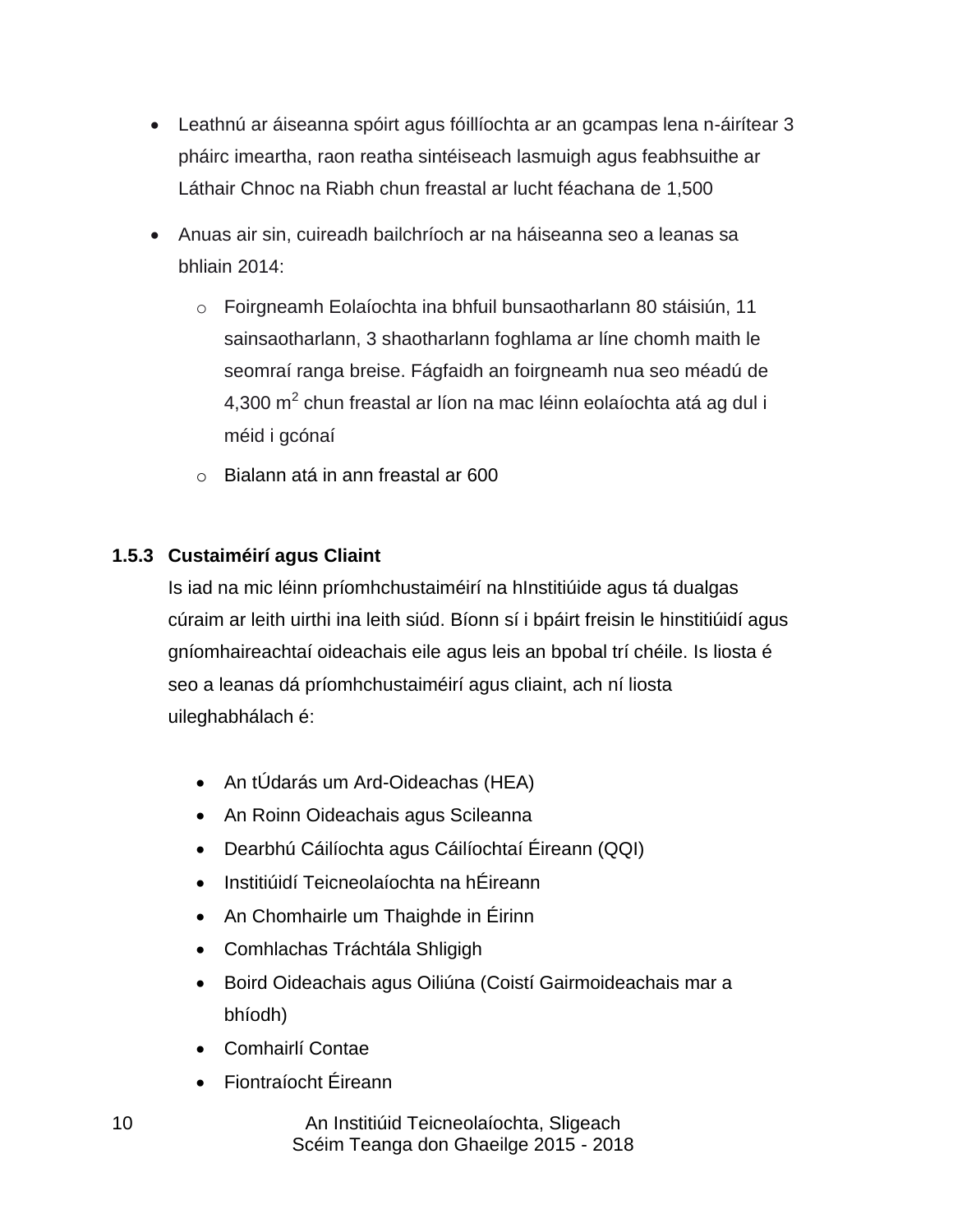- Údarás Forbartha Tionscail na hÉireann
- Fáilte Éireann
- An Chomhairle Ealaíon
- Innealtóirí Éireann
- An Chomhairle Mhúinteoireachta
- Braisle Réigiúnach an Iarthair/an Iarthuaiscirt
- Tionól Réigiúnach na Teorann, Lár Tíre agus an Iarthair.
- SOLAS (FÁS mar a bhí)

#### <span id="page-10-0"></span>**Feidhmeanna**

| Feidhm                         | Rannóg                                  |
|--------------------------------|-----------------------------------------|
| An tUachtarán                  | Cumarsáid                               |
|                                | Tionscadail                             |
| Feidhm an Chláraitheora        | Gnóthaí Mac Léinn                       |
|                                | Taighde                                 |
|                                | Forbairt agus Caighdeán Oideachais      |
|                                | Leabharlann                             |
|                                | An tIonad don Fhoghlaim Ar Líne         |
| Rúnaí/Rialtóir Airgeadais      | Acmhainní Daonna                        |
|                                | Airgeadas                               |
| Oibríochtaí Forbartha agus Gnó | Eastáit                                 |
|                                | Teicneolaíocht Faisnéise                |
|                                | Aistriú Teicneolaíochta agus Nuálaíocht |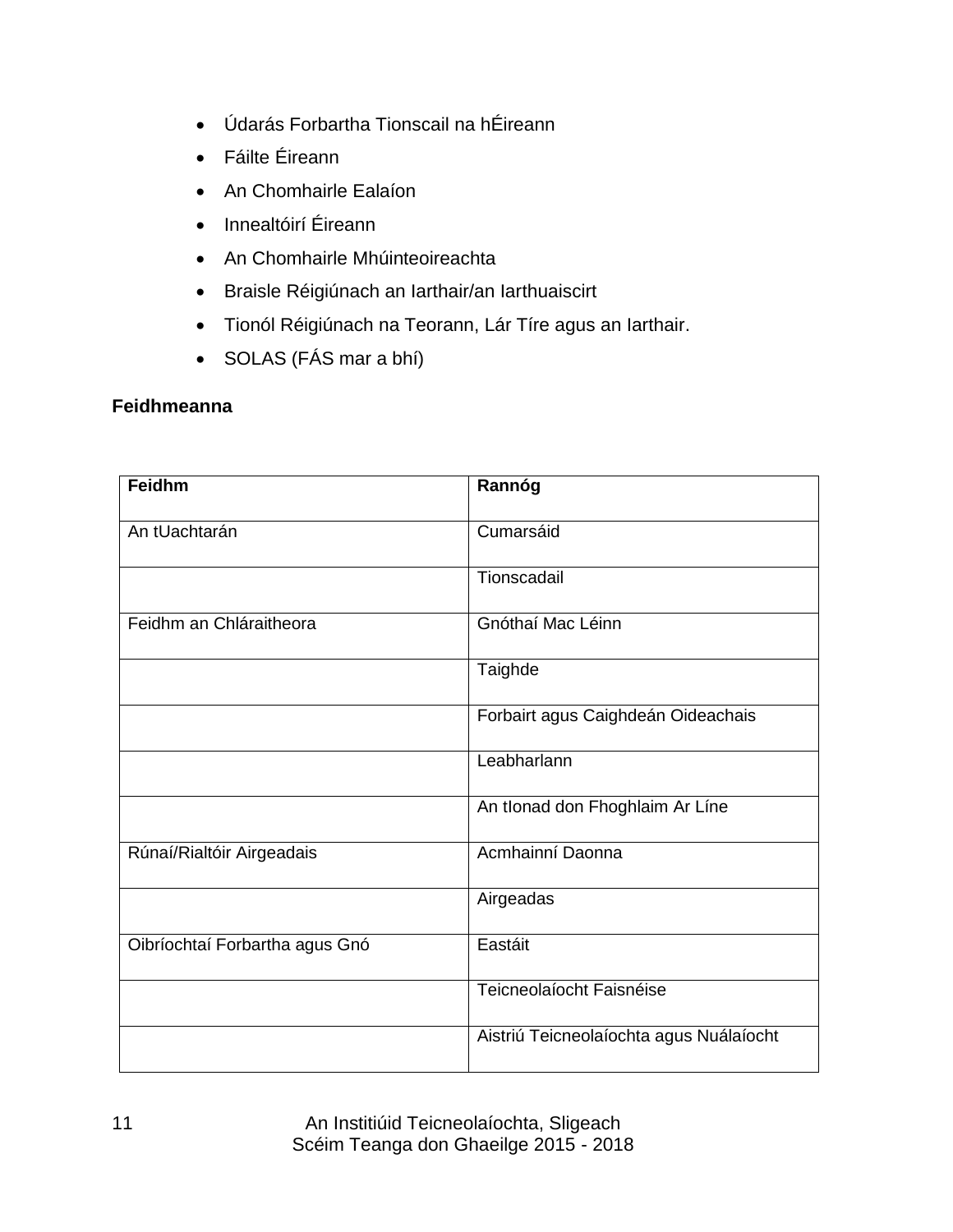| Scoil na hInnealtóireachta agus an | Innealtóireacht Shibhialta agus Tógáil |  |  |  |  |  |  |
|------------------------------------|----------------------------------------|--|--|--|--|--|--|
| Dearaidh                           |                                        |  |  |  |  |  |  |
|                                    |                                        |  |  |  |  |  |  |
|                                    | Ríomhaireacht agus Cleachtais          |  |  |  |  |  |  |
|                                    | Chruthaitheacha                        |  |  |  |  |  |  |
|                                    |                                        |  |  |  |  |  |  |
|                                    | Innealtóireacht Mheicniúil agus        |  |  |  |  |  |  |
|                                    | Leictreonach                           |  |  |  |  |  |  |
|                                    |                                        |  |  |  |  |  |  |
| Scoil an Ghnó agus na nEolaíochtaí | Gnó                                    |  |  |  |  |  |  |
| Sóisialta                          |                                        |  |  |  |  |  |  |
|                                    |                                        |  |  |  |  |  |  |
|                                    | Na hEolaíochtaí Sóisialta              |  |  |  |  |  |  |
|                                    |                                        |  |  |  |  |  |  |
|                                    | Margaíocht, Turasóireacht agus Spórt   |  |  |  |  |  |  |
|                                    |                                        |  |  |  |  |  |  |
| Scoil na hEolaíochta               | Na hEolaíochtaí Beatha                 |  |  |  |  |  |  |
|                                    | Eolaíocht an Chomhshaoil               |  |  |  |  |  |  |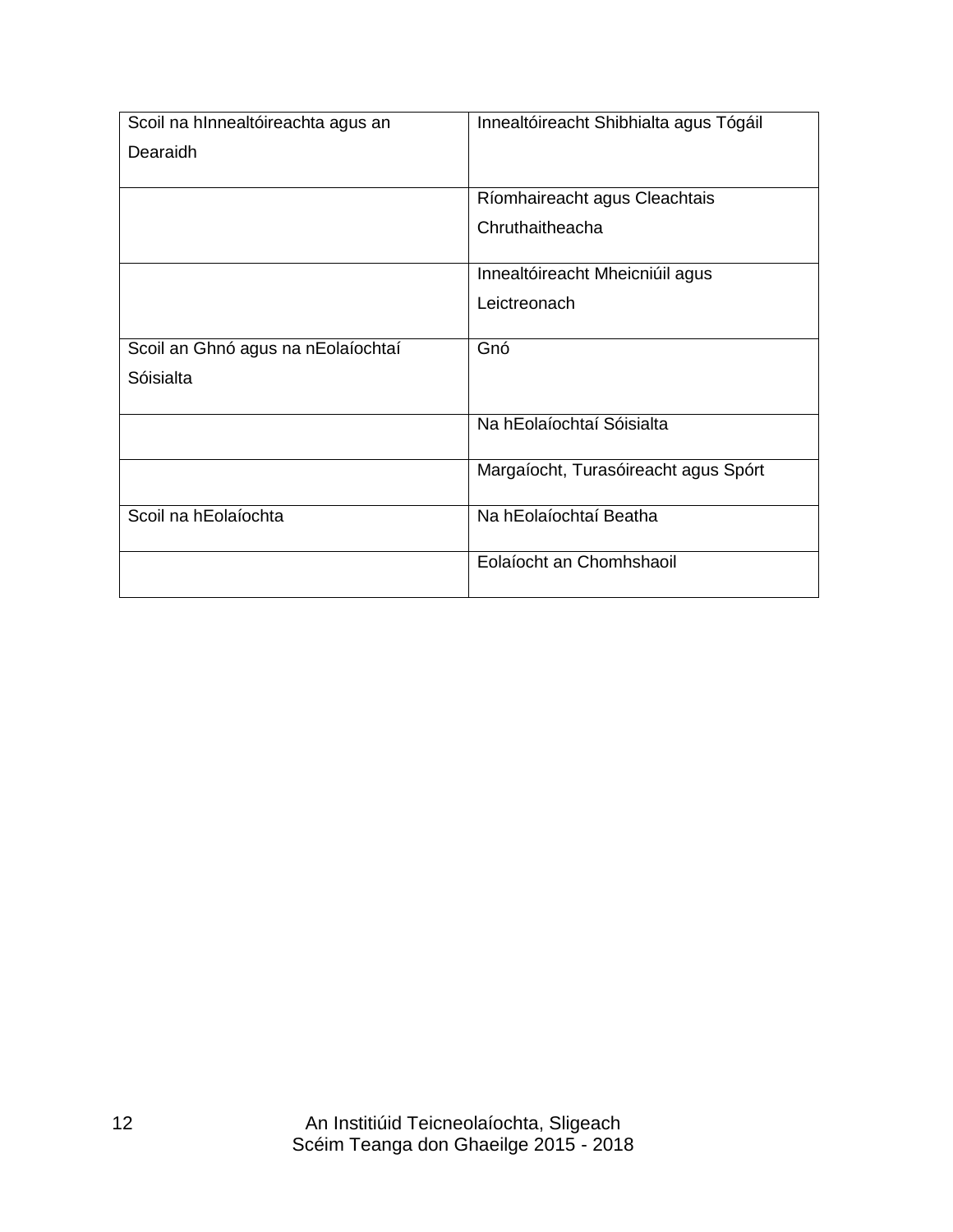### <span id="page-12-1"></span><span id="page-12-0"></span>**2 Measúnú ar a mhéad agus atá fáil ar sheirbhísí trí Ghaeilge cheana féin**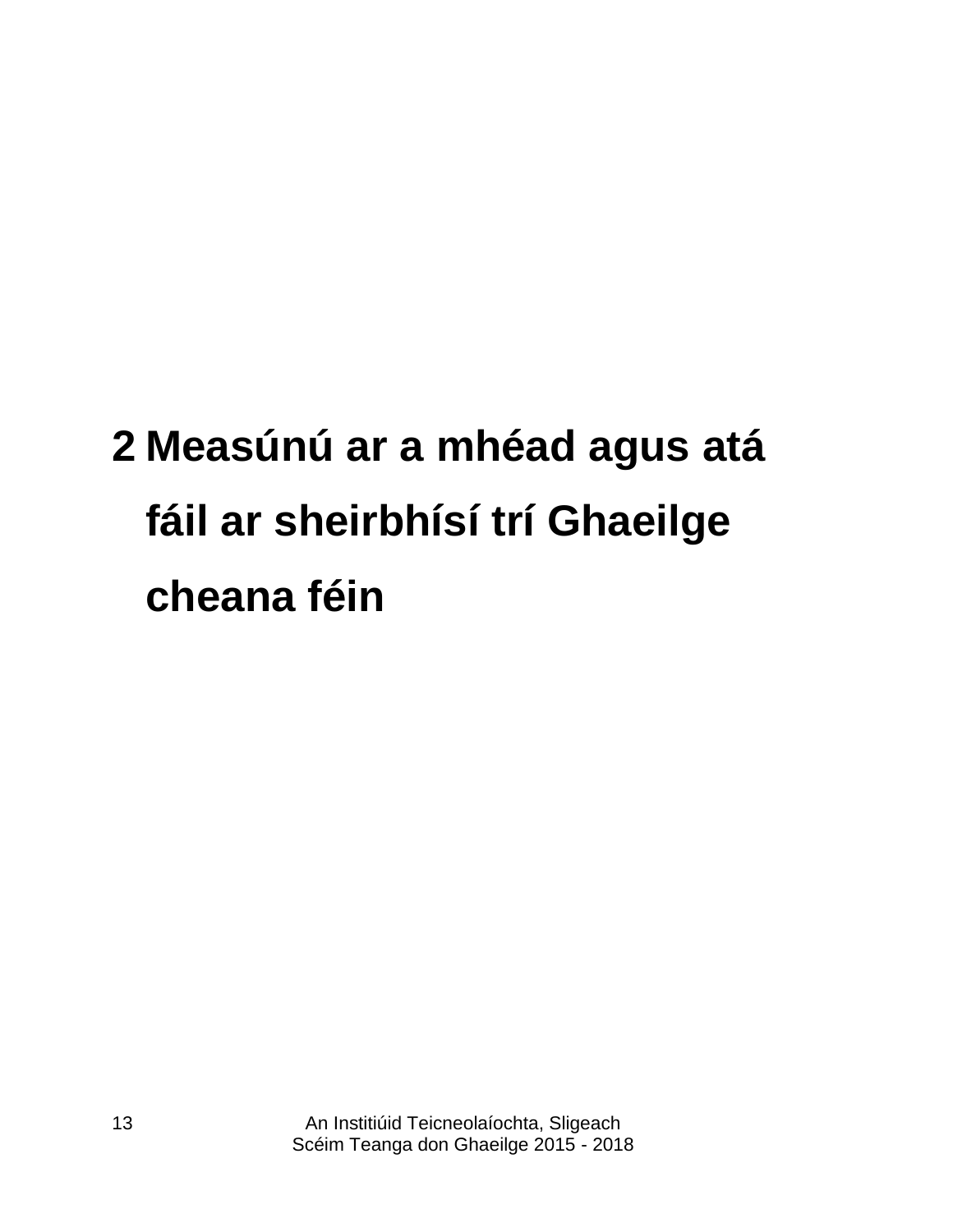#### <span id="page-13-0"></span>**2.1 Measúnú ginearálta ar leibhéal na seirbhísí Gaeilge san Institiúid Teicneolaíochta, Sligeach**

Is í an phríomhfheidhm atá ag an Acht ná a chinntiú go mbeidh fáil níos fearr ar sheirbhísí poiblí trí Ghaeilge agus go mbeidh siad ar chaighdeán níos airde.

Is í an phríomhfheidhm atá ag an Institiúid Teicneolaíochta, Sligeach cláir oideachais den scoth a chur ar fáil agus faoi láthair is trí mheán an Bhéarla a dhéantar é sin.

Bíonn caidreamh ag an Institiúid le mic léinn, le baill foirne agus leis an bpobal trína feidhm riaracháin agus trí sheirbhísí éagsúla. Áirítear leis na seirbhísí sin an Oifig Iontrála, Oifig na Scrúduithe, Seirbhísí do Mhic Léinn, Seirbhísí Teicneolaíochta Faisnéise agus Leabharlann Yeats. Is trí Bhéarla a chuirtear beagnach gach ceann de na seirbhísí sin ar fáil faoi láthair. Tá mioneisceachtaí ann, leithéidí an chomhéadain ilteangaigh (a n-áirítear Gaeilge leis) ar ghléas iasachtaí féinseirbhíse mearsheiceála na Leabharlainne.

Cuireann an Institiúid roinnt cáipéisí reachtúla ar fáil. Foilsítear an Tuarascáil Bhliantúil agus na Cuntais Airgeadais go dátheangach faoi láthair. Cuireann an Institiúid fógraí ar shuíomhanna cosúil le publicjobs.ie ó am go chéile agus d'fhéadfadh sé go mbeadh fógra dátheangach riachtanach.

Tá grúpa beag den fhoireann a bhfuil buneolas acu ar an teanga agus a mbeadh spéis acu oibriú léi agus tríthi. Tá grúpa níos leithne ann a bhfuil meon dearfach acu i leith na teanga.. Baineadh triail as Cumann Gaelach ach níor mhair sé, agus eagraíodh roinnt imeachtaí Leabharlainne le haghaidh Sheachtain na Gaeilge. Reachtáladh ranganna Gaeilge ó am go chéile.

Leagtar amach thíos an staid maidir le soláthar seirbhísí/gníomhaíochtaí agus leibhéal na seirbhísí atá á gcur ar fáil i nGaeilge ag rannóga éagsúla laistigh den Institiúid.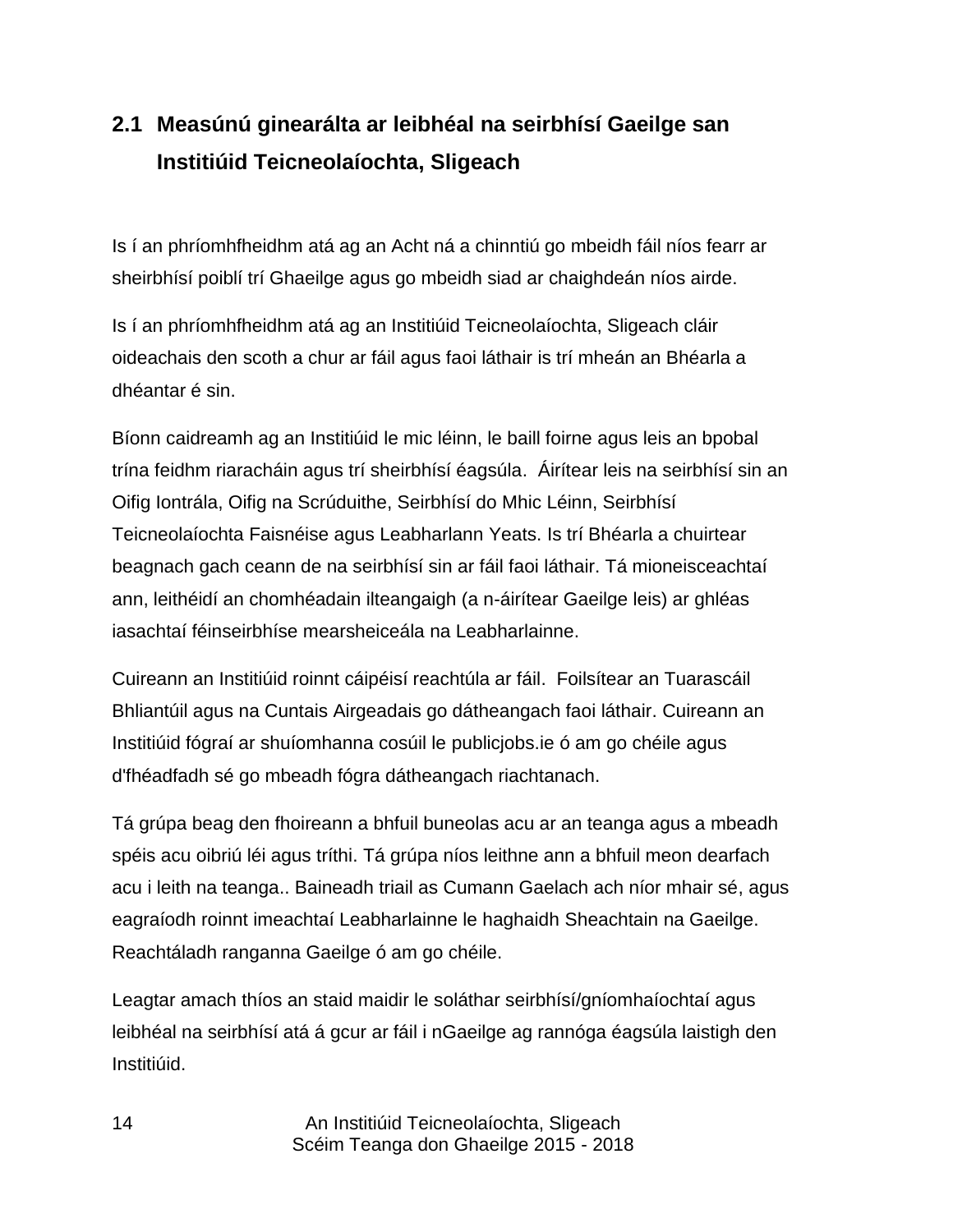#### <span id="page-14-0"></span>**2.2 Oifig an Uachtaráin**

#### <span id="page-14-1"></span>**2.2.1 Cumarsáid**

Tá an Bainisteoir Cumarsáide freagrach as cláir cumarsáide inmheánacha agus sheachtracha agus as an gcaidreamh leis na meáin

Soláthar don Ghaeilge: Ní chuireann an Bainisteoir Cumarsáide aon seirbhís ar fáil trí Ghaeilge faoi láthair

#### <span id="page-14-2"></span>**2.2.2 Tionscadail**

Tá ról faoi leith ag an mBainisteoir Tionscadal ó thaobh caidreamh na hInstitiúide le Comhaontas Chonnacht-Uladh a bhainistiú

Soláthar don Ghaeilge: Ní chuireann an Bainisteoir Tionscadal aon seirbhís ar fáil trí Ghaeilge faoi láthair

#### <span id="page-14-3"></span>**2.3 Feidhm an Chláraitheora**

#### <span id="page-14-4"></span>**2.3.1 Cúrsaí Mac Léinn**

Tá Rannóg na Mac Léinn freagrach as earcú mac léinn, lena n-áirítear caidreamh na hInstitiúide leis an Lár-Oifig Iontrála. Tá an Rannóg seo freagrach freisin as seirbhísí do mhic léinn, lena n-áirítear sláinte, rochtain etc.

Soláthar don Ghaeilge: Ní chuireann Rannóg na Mac Léinn aon seirbhís ar fáil trí Ghaeilge faoi láthair

#### <span id="page-14-5"></span>**2.3.2 Forbairt agus Caighdeán Oideachais**

Tá an Rannóg seo freagrach as próiseas na scrúduithe.

Soláthar don Ghaeilge: Ní chuireann Forbairt agus Caighdeán Oideachais aon seirbhís ar fáil trí Ghaeilge faoi láthair

#### <span id="page-14-6"></span>**2.3.3 Leabharlann**

Tacaíonn an Leabharlann le foghlaim agus taighde na hInstitiúide trí acmhainní agus seirbhísí faisnéise a sholáthar, mar aon le spásanna foghlama agus oiliúint i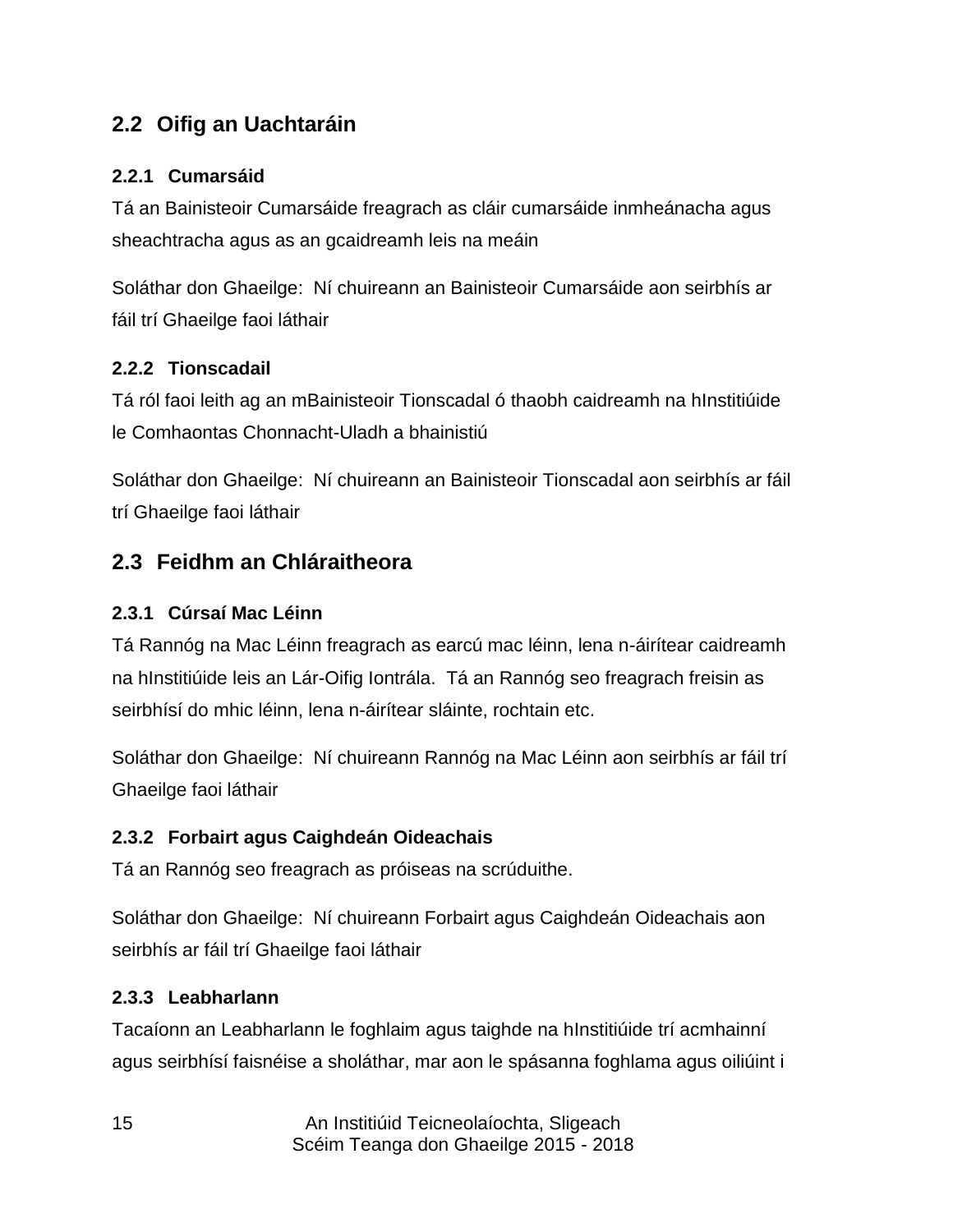litearthacht faisnéise. Cuirtear an tseirbhís ar fáil i bhFoirgneamh Leabharlann Yeats agus ar líne freisin trí láithreán gréasáin na Leabharlainne agus trí Moodle.

Soláthar don Ghaeilge:

- Tá bailiúchán maith de leabhair Ghaeilge agus de leabhair a bhaineann leis an Léann Ceilteach sa Leabharlann
- Bíonn taispeántais, cinn a bhaineann leis an nGaeilge ina measc, ar bun sa **Leabharlann**
- Tá comhéadan ilteangach (leis an nGaeilge san áireamh) ar an ngléas iasachtaí féinseirbhíse mearsheiceála
- Tá cumas teoranta ag an leabharlann ceisteanna fhreagairt agus deileáil le comhfhreagras i nGaeilge

#### <span id="page-15-0"></span>**2.3.4 An tIonad don Fhoghlaim Ar Líne**

Déanann an tIonad don Fhoghlaim Ar Líne bainistiú agus forbairt ar oibríochtaí foghlama ar líne na hInstitiúide. Cuireann an tIonad raon cúrsaí fochéime agus iarchéime ar fáil do chianfhoghlaimeoirí in Éirinn agus thar lear. Cuireann an tIonad don Fhoghlaim Ar Líne ollchúrsaí oscailte ar líne (*Massive Open Online Courses*) ar fáil freisin.

Soláthar don Ghaeilge: Ní chuireann an tIonad don Fhoghlaim Ar Líne aon seirbhís ar fáil trí Ghaeilge faoi láthair.

#### <span id="page-15-1"></span>**2.4 Rúnaí/Rialtóir Airgeadais**

#### <span id="page-15-2"></span>**2.4.1 Acmhainní Daonna**

Tá an Oifig Acmhainní Daonna freagrach as baill foirne a earcú, oiliúint agus forbairt foirne agus aoisliúntais na foirne.

Soláthar don Ghaeilge:

 Fógraítear poist go dátheangach nuair a n-éilítear é ar shuíomhanna ar líne cosúil le publicjobs.ie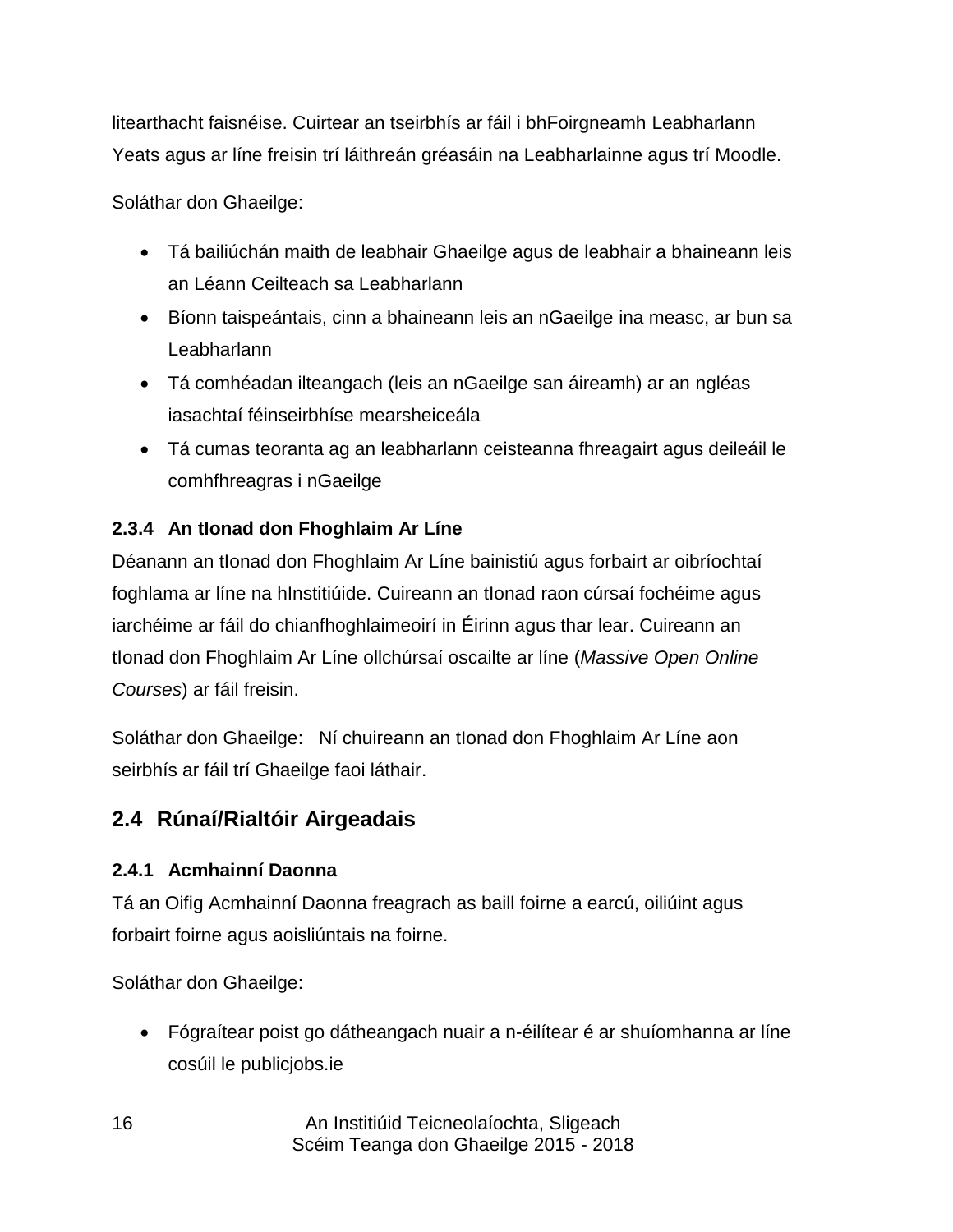#### <span id="page-16-0"></span>**2.4.2 Airgeadas**

Tá Rannóg an Airgeadais freagrach as cuntais na hInstitiúide

Soláthar don Ghaeilge:

Foilsítear Cuntais Reachtúla go dátheangach

#### <span id="page-16-1"></span>**2.5 Oibríochtaí Forbartha agus Gnó**

#### <span id="page-16-2"></span>**2.5.1 Eastáit**

Tá Oifig na nEastát freagrach as an gcampas fisiciúil, lena n-áirítear foirgnimh, tailte, fóntais, glanadh, cothabháil agus comharthaíocht.

Soláthar don Ghaeilge:

 Tá Oifig na nEastát freagrach as córas comharthaíochta an champais atá dátheangach (Gaeilge/Béarla)

#### <span id="page-16-3"></span>**2.5.2 Teicneolaíocht Faisnéise**

Tá an Rannóg Teicneolaíochta Faisnéise freagrach as crua-earraí agus bogearraí TF, as líonraí agus slándáil líonraí agus as láithreán gréasáin na hInstitiúide

Soláthar don Ghaeilge: Ní chuireann an Rannóg Teicneolaíochta Faisnéise aon seirbhís ar fáil trí Ghaeilge faoi láthair

#### <span id="page-16-4"></span>**2.5.3 Aistriú Teicneolaíochta agus Nuálaíocht**

Tá an Rannóg um Aistriú Teicneolaíochta agus um Nuálaíocht freagrach as an Ionad Nuálaíochta, áit a bhfuil raon comhlachtaí nua-thionscanta lonnaithe. Tá sí freagrach freisin as gnásanna teagmhála idir an Institiúid agus Fiontair Réigiúnacha.

Soláthar don Ghaeilge: Ní chuireann an Rannóg um Aistriú Teicneolaíochta agus um Nuálaíocht aon seirbhís ar fáil trí Ghaeilge faoi láthair.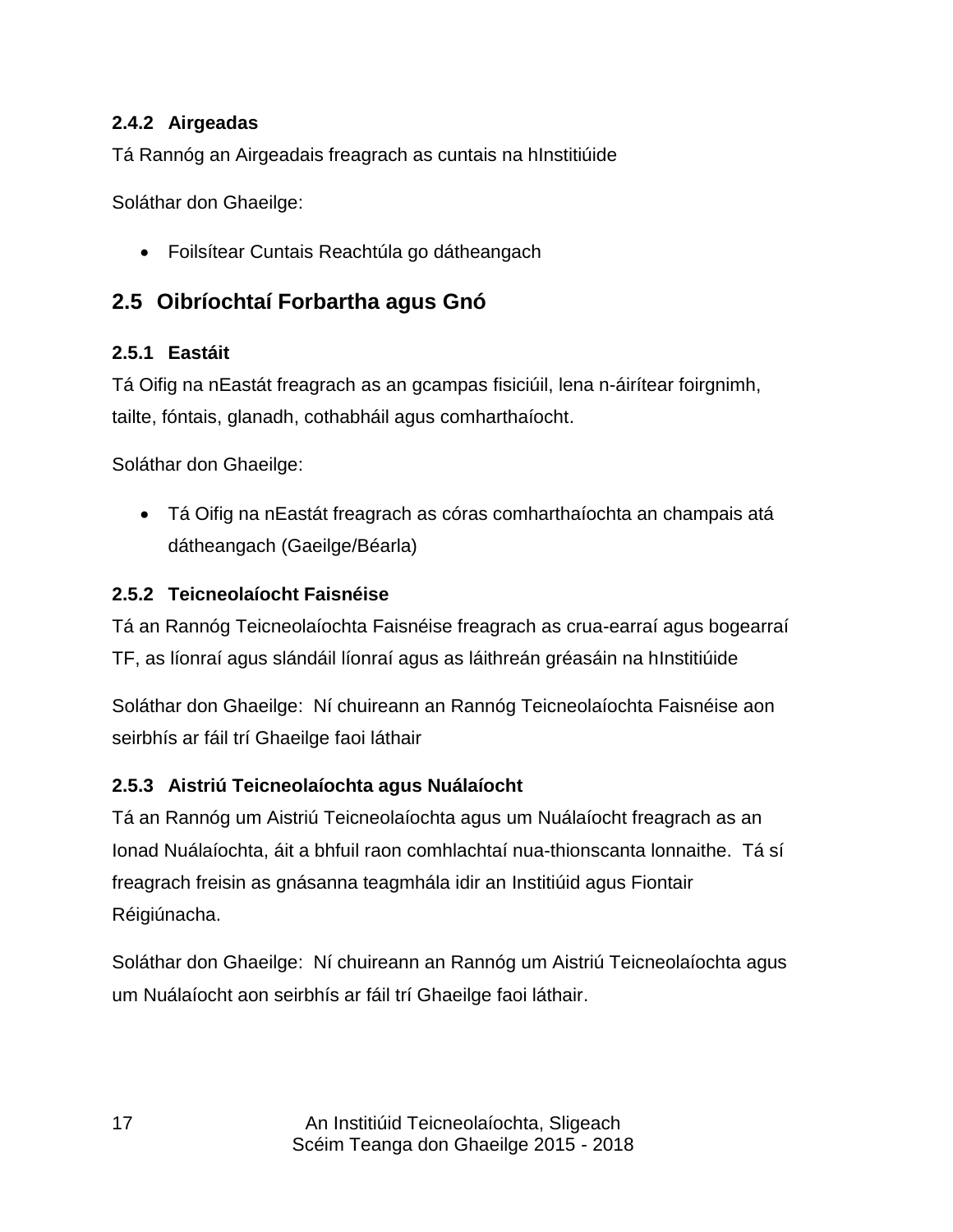#### <span id="page-17-0"></span>**2.6 Scoil na hInnealtóireachta agus an Dearaidh**

Cuireann an scoil cláir ar fáil ag leibhéal fochéime agus iarchéime trí Roinn na hInnealtóireachta Sibhialta agus Tógála, Roinn na Ríomhaireachta agus na gCleachtas Cruthaitheach agus Roinn na hInnealtóireachta Meicniúla agus Leictreonaí.

Soláthar don Ghaeilge: Ní chuireann Scoil na hInnealtóireachta agus an Dearaidh aon seirbhís ar fáil trí Ghaeilge faoi láthair

#### <span id="page-17-1"></span>**2.7 Scoil an Ghnó agus na nEolaíochtaí Sóisialta**

Cuireann an scoil cláir ar fáil ag leibhéal fochéime agus iarchéime trí Roinn an Ghnó, Roinn na nEolaíochtaí Sóisialta agus Roinn na Margaíochta, na Turasóireachta agus an Spóirt

Soláthar don Ghaeilge: Ní chuireann Scoil an Ghnó agus na nEolaíochtaí Sóisialta aon seirbhís ar fáil trí Ghaeilge faoi láthair

#### <span id="page-17-2"></span>**2.8 Scoil na hEolaíochta**

Cuireann an scoil cláir ar fáil ag leibhéal fochéime agus iarchéime trí Roinn na nEolaíochtaí Beatha agus Roinn na hEolaíochta Comhshaoil.

Soláthar don Ghaeilge: Ní chuireann Scoil na hEolaíochta aon seirbhís ar fáil trí Ghaeilge faoi láthair.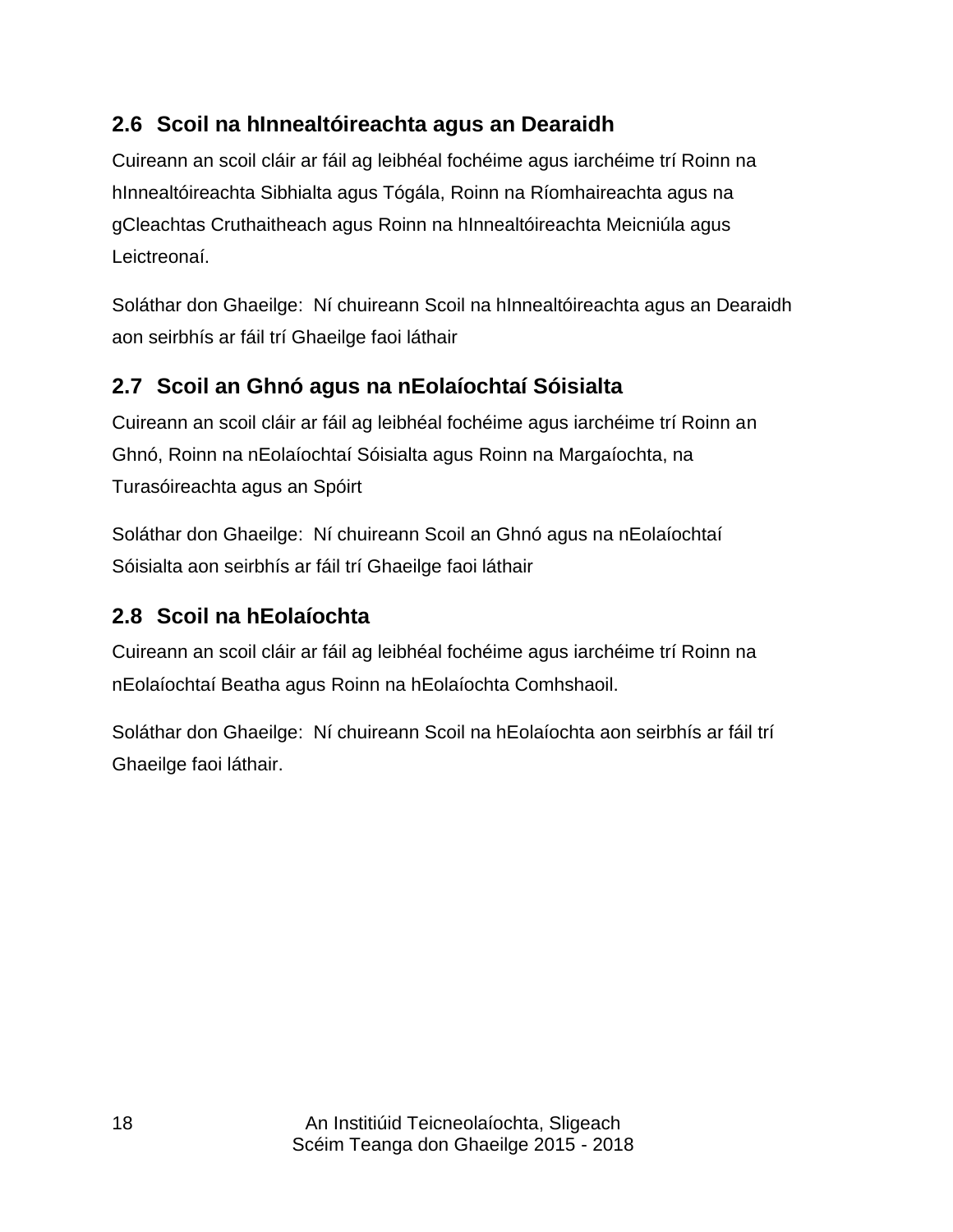## <span id="page-18-0"></span>**3 Feabhas a Chur ar Sheirbhísí atá le Soláthar go Dátheangach**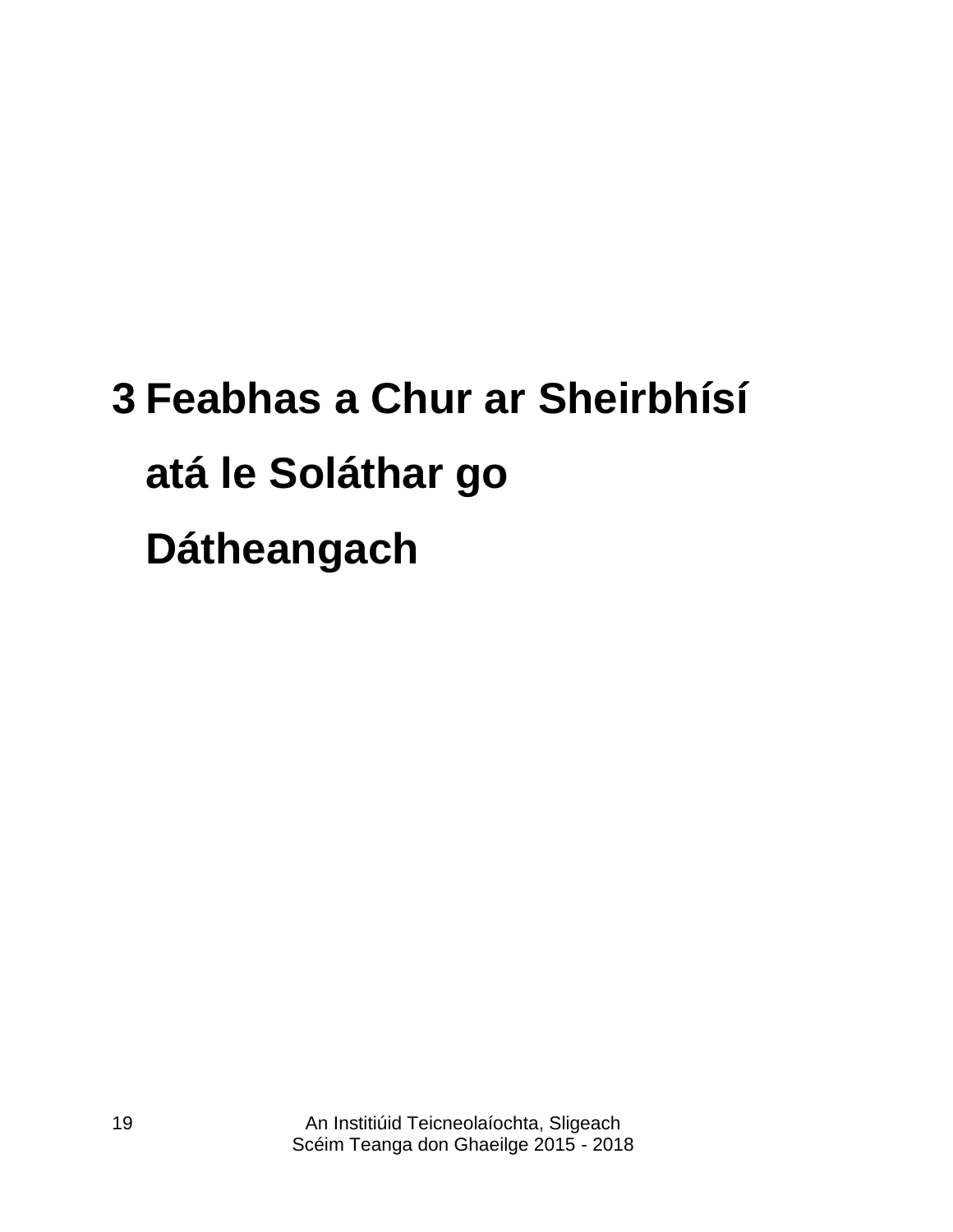#### <span id="page-19-0"></span>**3.1 Réamhrá**

Níl an Institiúid Teicneolaíochta, Sligeach ag tuar go mbeidh éileamh díreach ann cúrsaí a chur ar fáil trí Ghaeilge. Ach tá Comhaontas Chonnacht-Uladh bunaithe aici i gcomhar le hInstitiúid Teicneolaíochta na Gaillimhe-Maigh Eo agus le hInstitiúid Teicneolaíochta Leitir Ceanainn, comhaontas a bhfuil sé mar aidhm aige Ollscoil Teicneolaíochta a bhunú. Oibríonn an Institiúid Teicneolaíochta, Sligeach i gcomhar leis na hinstitiúidí sin freisin agus le hOllscoil na hÉireann, Gaillimh i mBraisle Réigiún an Iarthair. Tá na hinstitiúid seo aitheanta as seirbhísí a chur ar fáil do cheantair Ghaeltachta, agus bheadh IT Shligigh sásta an fhéidearthacht a fhiosrú go mbeadh sé páirteach i gcláir a chur ar fáil do cheantair Ghaeltachta sa todhchaí.

#### <span id="page-19-1"></span>**3.2 Grúpa Oibre Gaeilge na hInstitiúide Teicneolaíochta, Sligeach**

Tá suim ag grúpa beag den fhoireann oibriú trí Ghaeilge agus ar thionscadail a bhaineann leis an nGaeilge, mar a luadh i Rannán [0](#page-12-1) thuas. Táthar ag moladh go ndéanfaí Grúpa Oibre Gaeilge as an ngrúpa seo a thiocfaidh le chéile ar bhonn rialta chun na feabhsuithe atá molta don tseirbhís i nGaeilge a bhfuil cur síos orthu thíos a chur chun cinn. Reáchtálfar cruinnithe an ghrúpa seo i nGaeilge a mhéid agus is féidir.

Bíodh is go raibh an anailís i gCaibidil 2 bunaithe ar ghrádlathas riaracháin na hInstitiúide lena gcuimsítear Scoileanna agus Ranna, beidh na moltaí seo a leanas trasrannach go ginearálta agus bunaithe ar thrí théama:

- Modh Cumarsáide leis an bPobal
- Oiliúint Foirne, Oideachas agus Forbairt
- Tuairimí a Athrú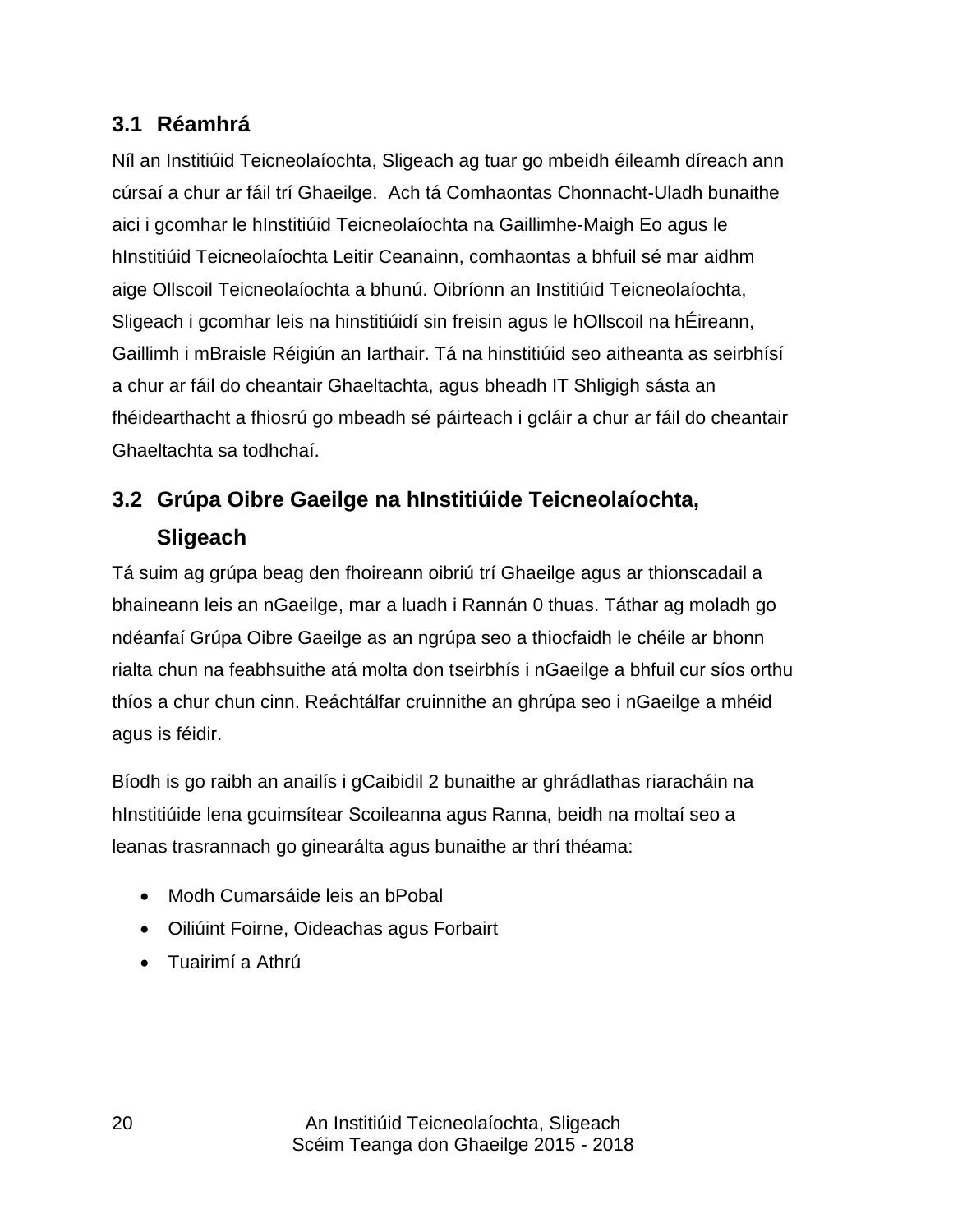#### <span id="page-20-0"></span>**3.3 Modh Cumarsáide leis an bPobal**

Déanann an Institiúid cumarsáid leis an bpobal trí na meáin seo a leanas den chuid is mó agus is trí Bhéarla a dhéantar faoi láthair í.

- Réamheolaire
- Foirmeacha iarratais / Bróisiúir / Bileoga Eolais
- Foilseacháin ilchineálacha
- Láithreán Gréasáin
- Ríomhphost
- Litreacha
- Cumarsáid ó bhéal
- Caidreamh Poiblí.

Tá na gealltanais seo a leanas á ndéanamh i ndáil leis an scéim teanga seo.

#### <span id="page-20-1"></span>**3.3.1 Réamheolaire**

Níl an Institiúid ag súil go gcuirfí an réamheolaire ar fad ar fáil go dátheangach i rith na scéime seo i bhfianaise na srianta atá ar acmhainní faoi láthair. Cuirfear ceannteidil rannán agus teidil clár sa réamheolaire ar fáil go dátheangach. Cuirfear ábhar atá dírithe go sonrach ar an margadh idirnáisiúnta ar fáil sa teanga atá cuí don mhargadh sin.

Amscála: Eagrán 2016/2017 den réamheolaire

#### <span id="page-20-2"></span>**3.3.2 Foirmeacha iarratais / Bróisiúir / Bileoga Eolais**

Eiseofar foirmeacha iarratais díreacha do mhic léinn fochéime agus iarchéime go dátheangach. Cuirfear tús le clár chun bróisiúir agus bileoga eolais a thairgeadh go dátheangach ag tosnú leis an leabharlann. Foilseofar tuarascálacha comhairleoirí agus saintuairiscí teicniúla sa teanga inar cuireadh i láthair ó thús iad.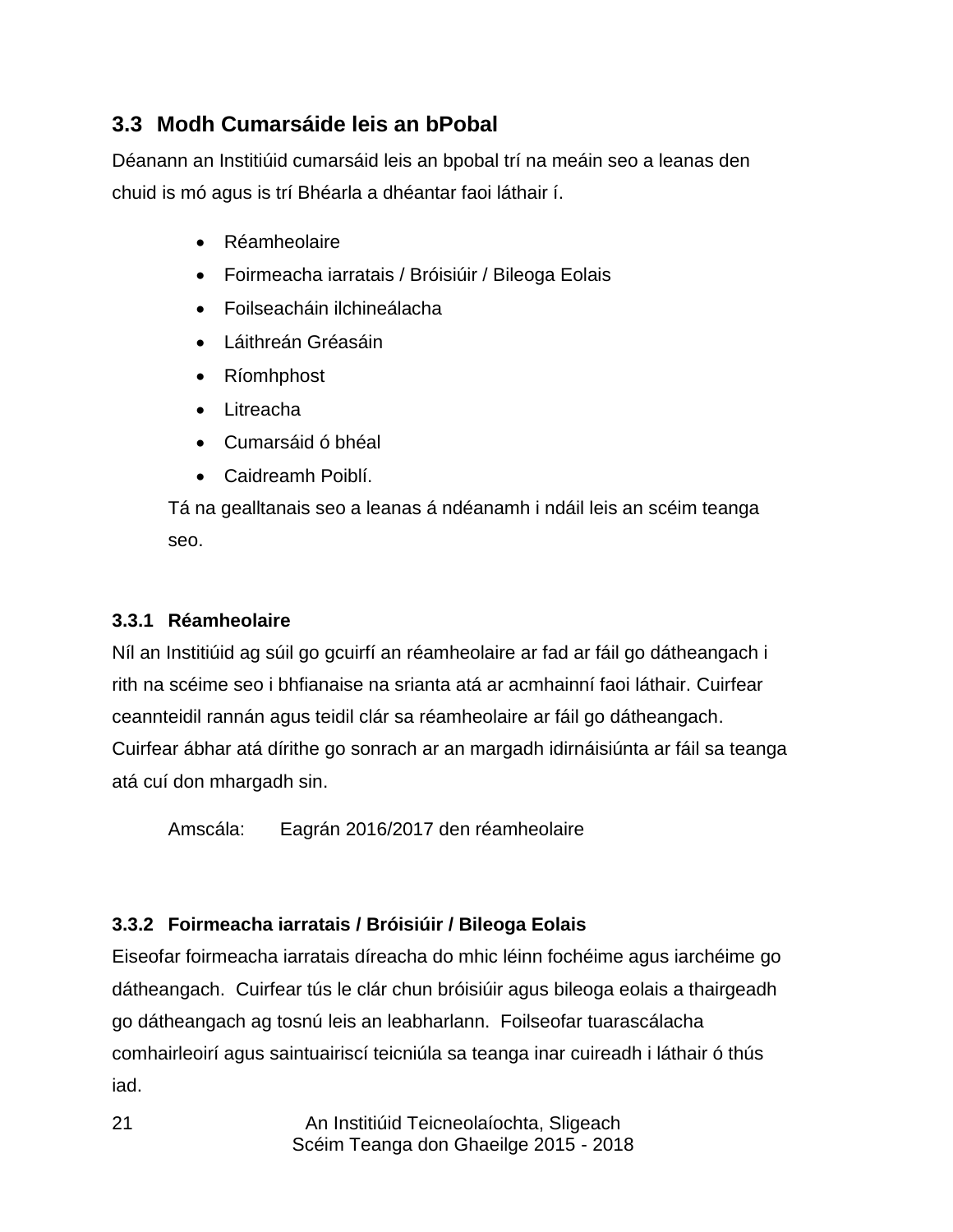Amscála: An chéad uair eile a phriontálfar foirmeacha iarratais

#### <span id="page-21-0"></span>**3.3.3 Foilseacháin Ilchineálacha**

#### **3.3.3.1 Leabhrán Bhronnadh na gCéimeanna**

Foilsítear leabhrán bhronnadh na gcéimeanna do shearmanas bhronnadh na gcéimeanna, arb iad ainmneacha na mac léinn agus a gcéimeanna is ábhar go príomha dó. Beidh na rannáin seo a leanas dátheangach:

- Leathanaigh thosaigh
- Teidil na gcúrsaí agus na gclár

Amscála: Faoi dheireadh Bhliain 2 den scéim

#### **3.3.3.2 An Iris** *Connect*

Is iris de chuid na hInstitiúide é *Connect* a fhoilsítear go bliantúil. Foilseofar alt amháin i nGaeilge in aghaidh an eagráin.

Amscála: Faoi dheireadh Bhliain 2 den scéim

#### <span id="page-21-1"></span>**3.3.4 Láithreán Gréasáin**

Tá láithreán gréasáin na hInstitiúide dinimiciúil agus bíonn sé ag athrú de shíor. Tá sé tábhachtach an t-ábhar i nGaeilge a choinneáil chomh cothrom le dáta is atá an t-ábhar i mBéarla. Bíonn baill éagsúla foirne ag soláthar ábhar i mBéarla don suíomh ach is ar líon an-bheag den fhoireann, nó duine amháin fiú, ón nGrúpa Oibre Gaeilge a bheidh an fhreagracht an t-ábhar i nGaeilge a chothabháil. Ba cheart, mar sin, glacadh le cur chuige réalaíoch don ábhar Gaeilge ar an láithreán agus béim a chur ar inmharthanacht. Moltar go n-ullmhófaí eolas achomair faoin Institiúid, agus go mbeidh naisc ann go dtí príomhrannáin an láithreáin, agus go mbeidh rochtain air ó nasc Gaeilge ar an bpríomhleathanach. Ba cheart go bhfaigheadh baill de Ghrúpa Campais na Gaeilge oiliúint faoin gcaoi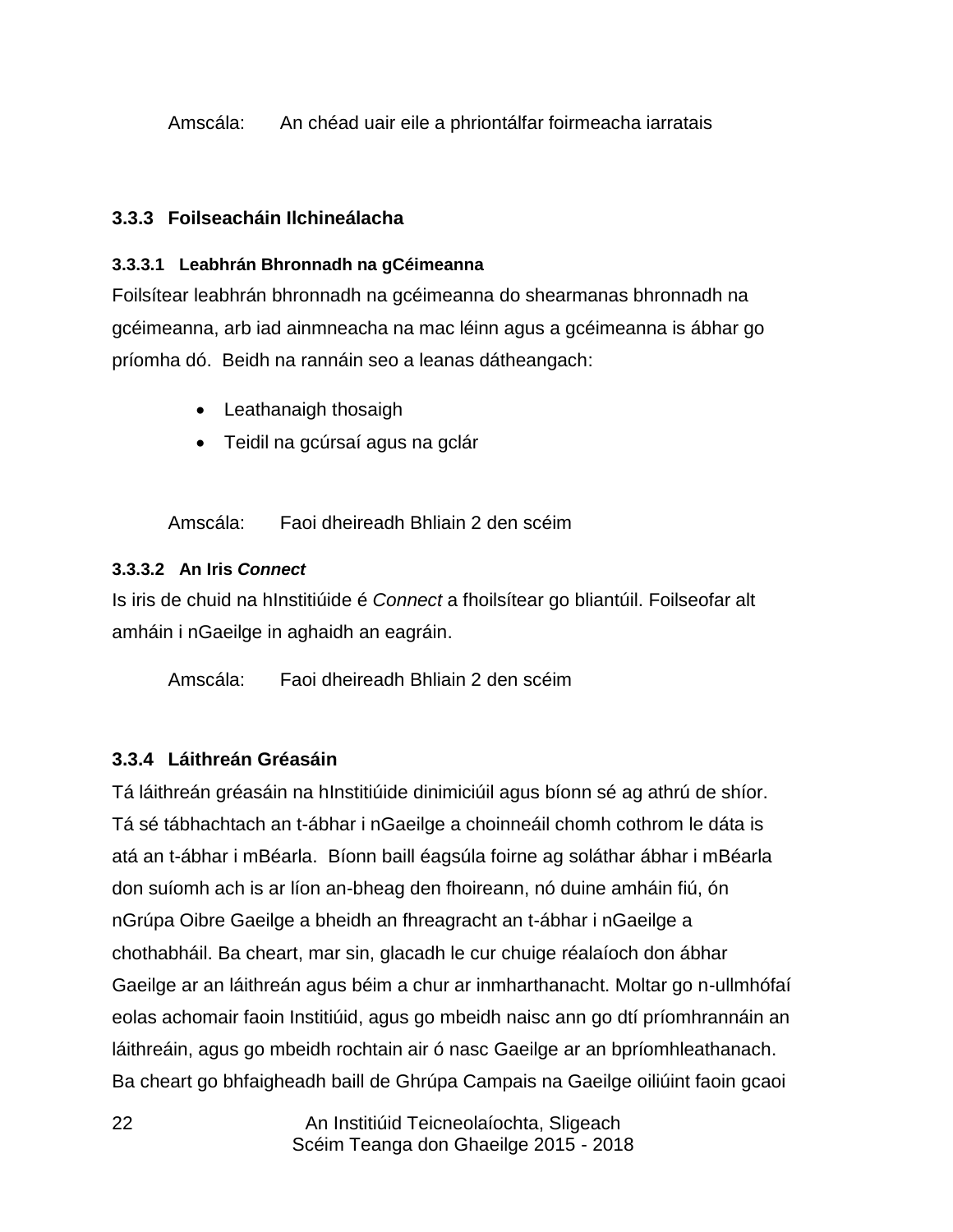le córas bainistíochta inneachair na hInstitiúide a úsáid, agus ba cheart grúpa beag a eagrú ar bhonn sealaíochta chun an leathanach eolais i nGaeilge a athbhreithniú agus a thabhairt chun dáta.

Amscála: Deireadh Bhliain 1 den scéim

Tá cuardach catalóige le fáil ar láithreán gréasáin na Leabharlainne. Treoróidh nasc breise an t-úsáideoir chuig scáileán cuardaigh a mbeidh téacs córais i nGaeilge air.

Amscála: Deireadh Bhliain 2 den scéim

#### <span id="page-22-0"></span>**3.3.5 Ríomhphost**

Níl séanadh ríomhphoist ag an Institiúid Teicneolaíochta, Sligeach faoi láthair. Nuair a thugtar ceann isteach, beidh sé dátheangach (Gaeilge/Béarla).

Amscála: Bliain 3 den scéim

Cuirfear freagra caighdeánaithe ar fáil do gach ball foirne chun déileáil le fiosrúcháin ríomhphoist i nGaeilge chomh maith le liosta ainmneacha bhaill an Ghrúpa Oibre Gaeilge ar féidir fiosrúcháin a sheoladh ar aghaidh chucu.

Amscála: Bliain 1 den scéim

#### <span id="page-22-1"></span>**3.3.6 Comhfhreagras Ginearálta**

Ainmneoidh an Institiúid ball foirne tiomnaithe, nó baill fhoirne mar is cuí, chun a bheith freagrach as freagra a thabhairt sa teanga chéanna nuair a dhéanann duine cumarsáid i scríbhinn trí Ghaeilge (rud atá ina oibleagáid reachtúil). Cuirfear oiliúint chuí ar fáil don bhall/do na baill foirne a ainmneofar.

Amscála: Bliain 1 den scéim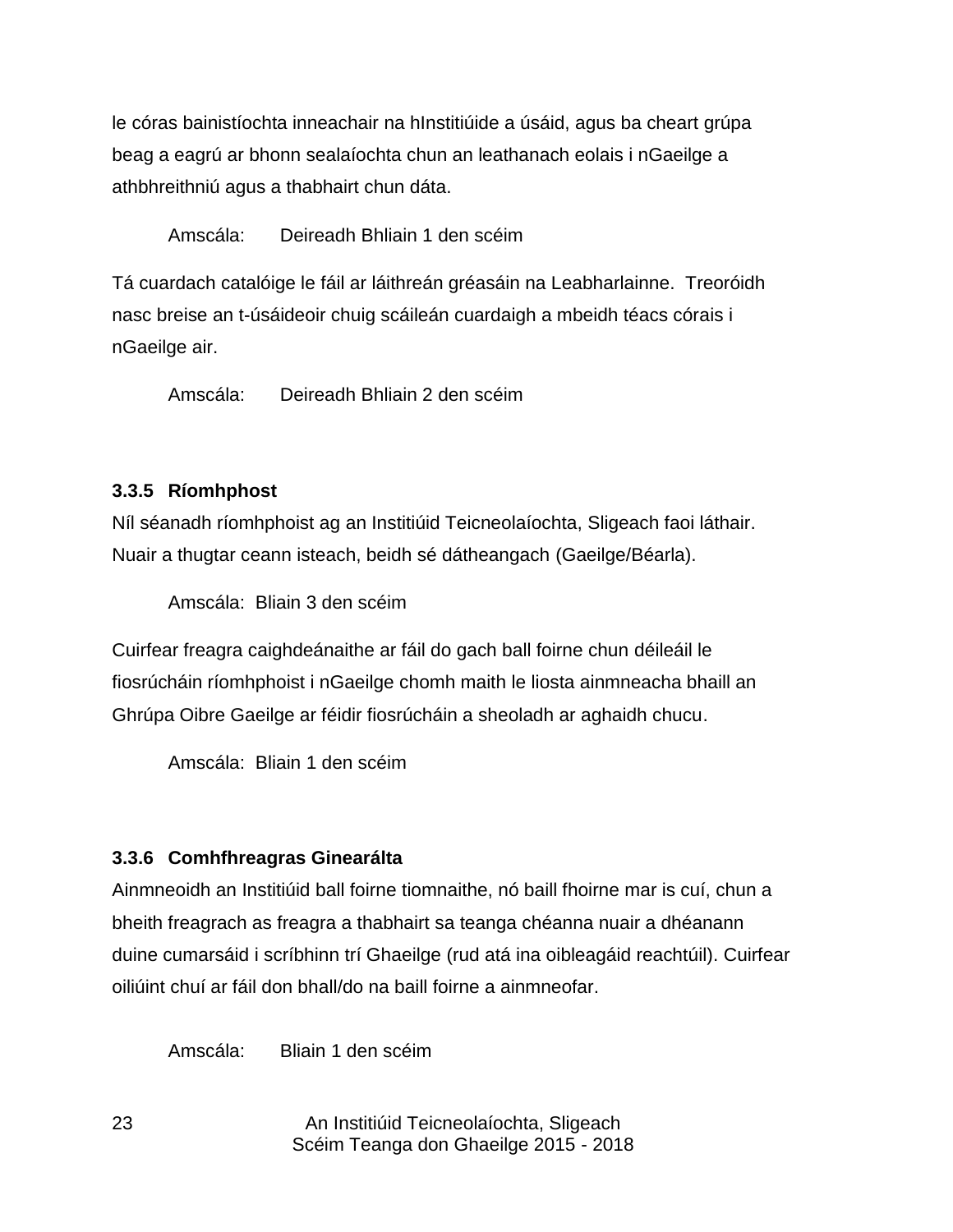#### <span id="page-23-0"></span>**3.3.7 Fógraí ó Bhéal**

Cinnteoidh an Institiúid ag obair go mbeidh fógraí réamhthaifeadta ó bhéal ag cloí le hAcht na dTeangacha Oifigiúla 2003.

#### <span id="page-23-1"></span>**3.3.8 Feidhmiú an Fháiltithe**

Cuirfear oiliúint ar an bhfoireann fáiltithe chun déileáil le fiosrúcháin i nGaeilge ar bhonn pearsanta nó ar an bhfón mar seo a leanas:

- Cuirfear liosta ar fáil dóibh d"ainmneacha na mball foirne atá ar Ghrúpa Oibre na Gaeilge ó fheidhmeanna éagsúla na hInstitiúide agus atá in ann deileáil le fiosrúcháin ina réimse féin trí Ghaeilge.
- Cuirfear liosta de fhrásaí bunúsacha ar fáil do bhaill foirne an fháiltithe chun fiosrúcháin i nGaeilge a admháil agus a ath-threorú.

Amscála: Bliain 3 den Scéim

#### <span id="page-23-2"></span>**3.3.9 Caidreamh Poiblí**

Foilseofar preaseisiúint maidir leis an nGaeilge go dátheangach agus go comhuaineach.

Amscála: Láithreach

#### <span id="page-23-3"></span>**3.4 Aistriúchán agus Seirbhísí Tacaíochta eile don Ghaeilge**

Tá ar a laghad ball foirne amháin ag an Institiúid atá in ann aistriúcháin a dhéanamh ar théacsanna gearra cosúil le fógraí earcaíochta. Seolfar cáipéisí níos substaintiúla cosúil le tuarascálacha bliantúla, a gcaithfear iad a aistriú de réir an Achta, chuig comhlachtaí aistriúcháin. Cuirfear iarratas ar thairiscintí amach chun comhlacht aistriúcháin a roghnú.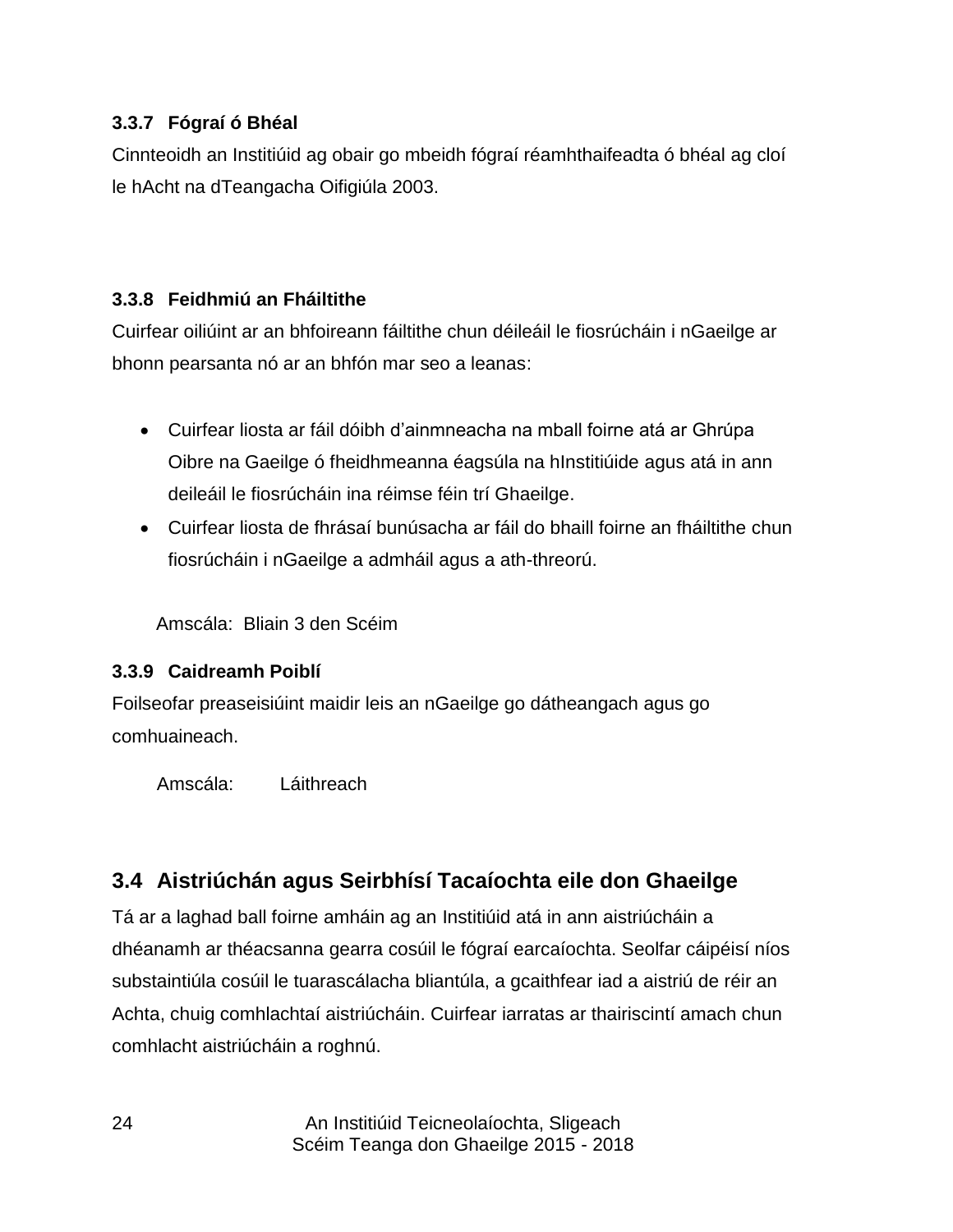Amscála: Bliain 2 den Scéim. Cuirfear and dara hiarratas ar thairiscintí amach i mBliain 2 do 2016/17

#### <span id="page-24-0"></span>**3.5 Oiliúint, Forbairt agus Tacaíocht don Fhoireann**

Sula dtabharfar faoin oiliúint, faoin bhforbairt agus faoi na gníomhaíochtaí tacaíochta atá luaite thíos, tá sé i gceist suirbhé a dhéanamh i measc fhoireann uile na hInstitiúide chun deiseanna le húsáid na Gaeilge san Institiúid a mhéadú. Sa chomhthéacs seo beidh tábhacht ar leith le baill foirne le heolas praiticiúil oibre ar an teanga agus tiomantas lena húsáid i dtimpeallacht oibre agus táthar ag súil le Grúpa Oibre na Gaeilge a chruthú astu sin.

#### <span id="page-24-1"></span>**3.5.1 Oiliúint, Forbairt agus Tacaíocht do Ghrúpa Oibre na Gaeilge**

Is é Grúpa Oibre na Gaeilge a réiteoidh an chuid is mó de na tionscnaimh a bhfuil cur síos orthu i Rannán [3.3.](#page-20-0) Cuirfear na tacaí seo a leanas ar fáil:

- Reáchtálfar cruinniú rialta den ghrúpa trí mheán na Gaeilge a mhéid agus is féidir.
- Cuirfear spás ar leataobh ar chóras Moodle na hInstitiúide a mbeidh rannáin air atá dírithe ar Ghrúpa Oibre na Gaeilge chun go gcuirfí ar an eolas iad faoi sheirbhísí agus cáipéisí úsáideacha ar líne etc. agus chun fóram plé a chur ar fáil. Is í an Ghaeilge teanga na rannán sin.
- Oiliúint inmheánach faoi fhoclóirí atá ar fáil ar líne, córas bunúsach bainistíochta inneachair don ghréasán, córas teachtaireachtaí fóin etc.
- Feasacht a chothú maidir le hacmhainní agus eagraíochtaí a thacaíonn le hobair phraiticiúil i nGaeilge
- Rochtain ar fhoilseacháin i nGaeilge ar líne agus i gcló
- Rochtain ar phacáistí féinmhúinte agus ar ghraiméir chun líofacht agus cruinneas na teanga a fheabhsú
- Rochtain agus tacaíocht airgid chun tabhairt faoi mheánchúrsaí nó ardchúrsaí cuí a chuirtear ar fáil go háitiúil nó ar líne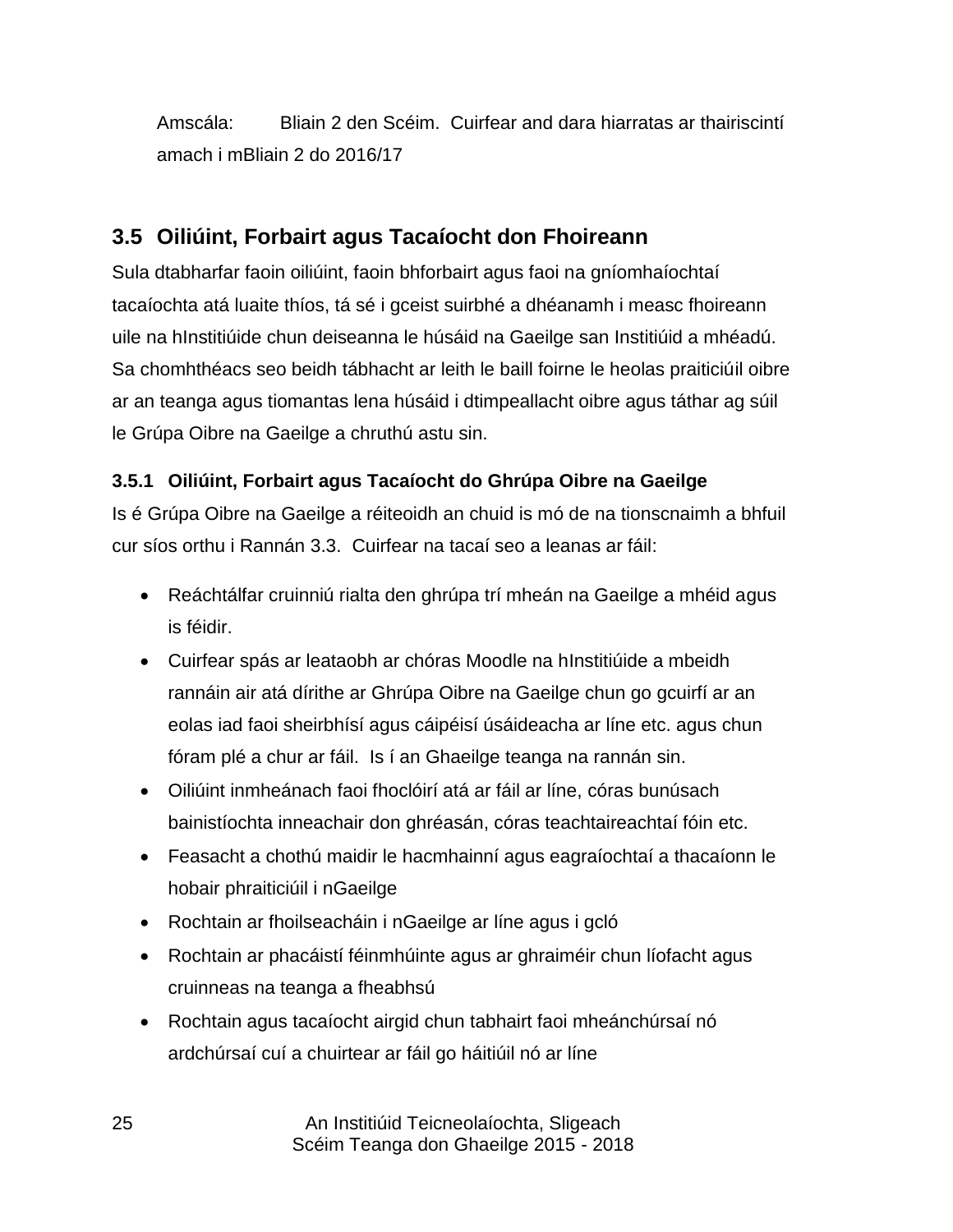Amscála: Moltar go gcuirfí tacaí ar fáil agus go bhforbrófaí nósanna imeachta i rith Bhliain 1 den Scéim

#### <span id="page-25-0"></span>**3.5.2 Breis Oiliúna agus Tacaí Forbartha**

Cuirfear na tacaí seo a leanas ar fáil chun dearcadh dearfach i leith na Gaeilge a chothú san Institiúid:

- Déanfar iarracht bunrang Gaeilge a eagrú chun go dtógfaí ar bhuninniúlacht teanga agus go bhforbrófaí eolas oibre ar Ghaeilge shimplí scríofa agus labhartha.
- Beidh rannáin dhátheangacha agus rannáin Bhéarla ar an spás ar Moodle ar tagraíodh dó i Rannán [3.5.1](#page-24-1) thuas. Áireofar leis ábhar ar chultúr agus cúlra na Gaeilge agus beidh eolas ann faoi imeachtaí i rith Sheachtain na Gaeilge agus ag amanna eile.
- Seachtain na Gaeilge. Eagrófar imeachtaí Gaeilge sa leabharlann agus déanfar gach iarracht an líon is mó daoine agus is féidir ar an gcampas ar spéis leo an Ghaeilge a mhealladh.
- Seimineár Seachtainiúil: Tús Eolais faoi Chultúr agus Teanga na hÉireann. Moltar go reáchtálfar seimineár ag am lóin sa leabharlann uair amháin in aghaidh na seachtaine i rith na bliana acadúla ina ndéiléalfar leo seo a leanas:
	- o Roinnt gnéithe de theanga na Gaeilge (mar shampla: an briathar "bí" i gcomparáid leis an gcopail; na hathruithe tosaigh ag tús focal; an briathar i dtosach etc.). Seans go bhféachfar orthu seo mar dheismireáin shuimiúla seachas mar ghramadach phraiticiúil agus is í an aidhm a bheadh leo ná dearcadh nua i leith na teanga a chothú.
	- o Gné de stair na Gaeilge
	- o Sampla de litríocht na Gaeilge atá aistrithe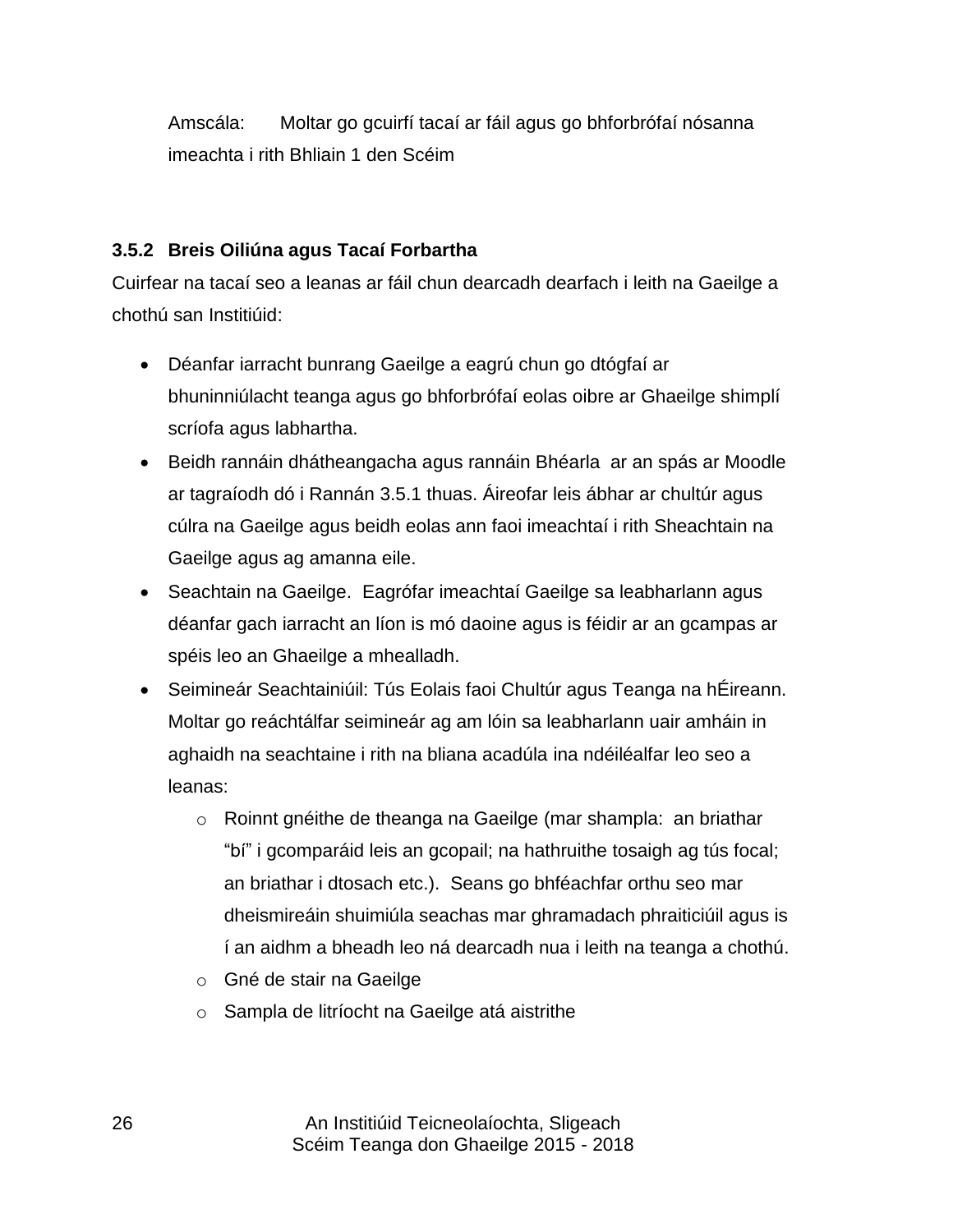Tabhair faoi deara: D"fhéadfadh ranganna, imeachtaí Sheachtain na Gaeilge agus na seimineáir sheachtainiúla atá molta a bheith oscailte do mhic léinn freisin

Táthar ag súil, le himeacht ama, go gcabhróidh na moltaí seo chun spéis agus tiomantas tuilleadh foirne a fhorbairt agus spreagadh a thabhairt dóibh feabhas a chur ar a n-inniúlacht agus a líofacht ar bhealach praiticiúil, trí chúrsa a dhéanamh nó trí ábhar féinmhúinte a úsáid. Má éiríonn leo, d"fhéadfaidís páirt a ghlacadh i nGrúpa Oibre na Gaeilge ar tagraíodh dó thuas, agus tosú ag glacadh le ról gníomhach i seachadadh seirbhísí i nGaeilge.

#### Amscála: Táthar ag súil go mbeadh na tacaí sin ann ó Bhliain 2 den Scéim

#### <span id="page-26-0"></span>**3.6 Tuairimí a Athrú i measc na Foirne Ginearálta**

Grúpa amháin nach gcuirtear san áireamh nuair atá cás na Gaeilge á phlé is ea na mic léinn idirnáisiúnta. Is as tíortha éagsúla san Eoraip iad, i measc tíortha eile. Tugtar tús eolais bunúsach dóibh faoi shochaí agus cultúr na hÉireann agus luífeadh sé le réasún déanamh amhlaidh leis an nGaeilge dóibh siúd a mbeadh spéis acu ann. D"fhéadfadh roinnt de na mic léinn sin a bheith ar an eolas faoin nGaeilge cheana féin mar go bhfuil go leor láithreán Gaeilge ar an Idirlíon, agus tá grúpaí foghlaimeoirí agus cainteoirí in go leor tíortha. I gcás na mac léinn nach bhfuil a fhios acu gur ann don Ghaeilge, d"fhéadfadh ionadh a bheith orthu go bhfuil teanga eile seachas Béarla á labhairt in Éirinn agus seans go mbeadh suim acu freastal ar na seimineáir ag am lóin a luadh thuas ag Rannán [3.5.2.](#page-25-0) I measc na dtionscnamh eile a bhféadfaí tabhairt fúthu sa chomhthéacs seo, áirítear na cinn seo a leanas:

 Léachtaí ócáideacha faoi Mhionteangacha: D"fhéadfadh meon cúngaigeanta a bheith ag daoine i leith na Gaeilge agus an Achta. D"fhéadfaí breathnú go diúltach ar iarrachtaí chun an Ghaeilge a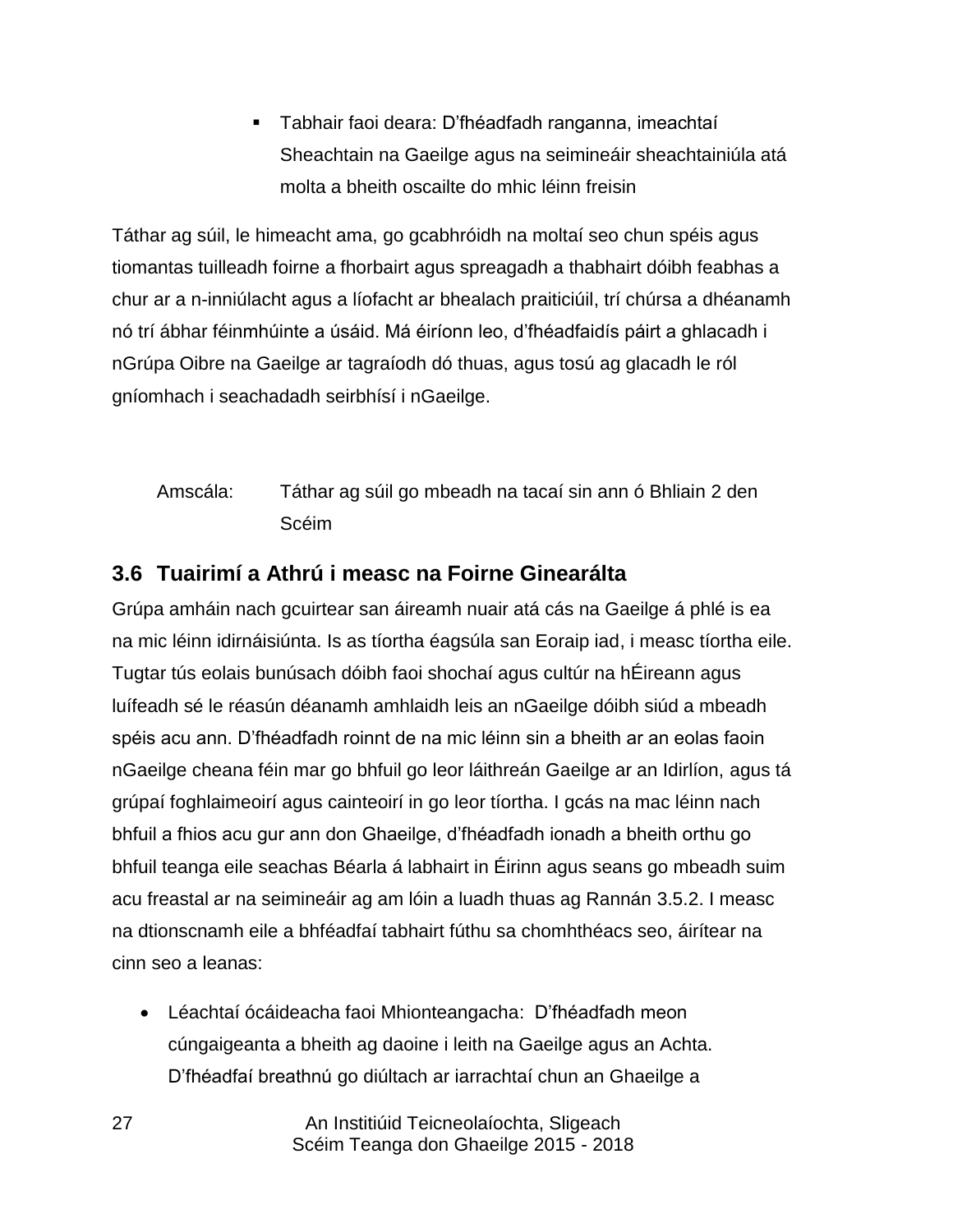athbheochan agus léirítear iad uaireanta mar chur amú airgid. D"fhéadfadh sé a bheith mar thoradh ar léachtaí faoi mhionteangacha, mionteangacha na hEorpa ach go háirithe, go gcuirfí ar a súile do dhaoine gur fiú go mór don tsochaí agus don tír mionteanga a chaomhnú.

• Imeachtaí ina mbíonn cainteoirí Gaeilge líofa nach as Éirinn iad páirteach. Is iomaí duine ar fud an domhain, ina measc roinnt inimirceoirí atá ina gcónaí in Éirinn, a bhfuil ardlíofacht bainte amach acu i nGaeilge. Dá neagrófaí a leithéid d"imeacht do dhaoine cosúil leis sin, bheadh an Ghaeilge á taispeáint ar bhealach fabhrach.

Amscála: Dhá léacht i rith thréimhse na scéime

Beidh an Institiúid Teicneolaíochta, Sligeach airdeallach ar na dualgais atá uirthi nuair atá baill foirne nua á n-earcú aici. Cuirfear gach ball foirne nua ar an eolas faoi na deiseanna agus na tionscnaimh nua a bhfuil cur síos orthu thuas.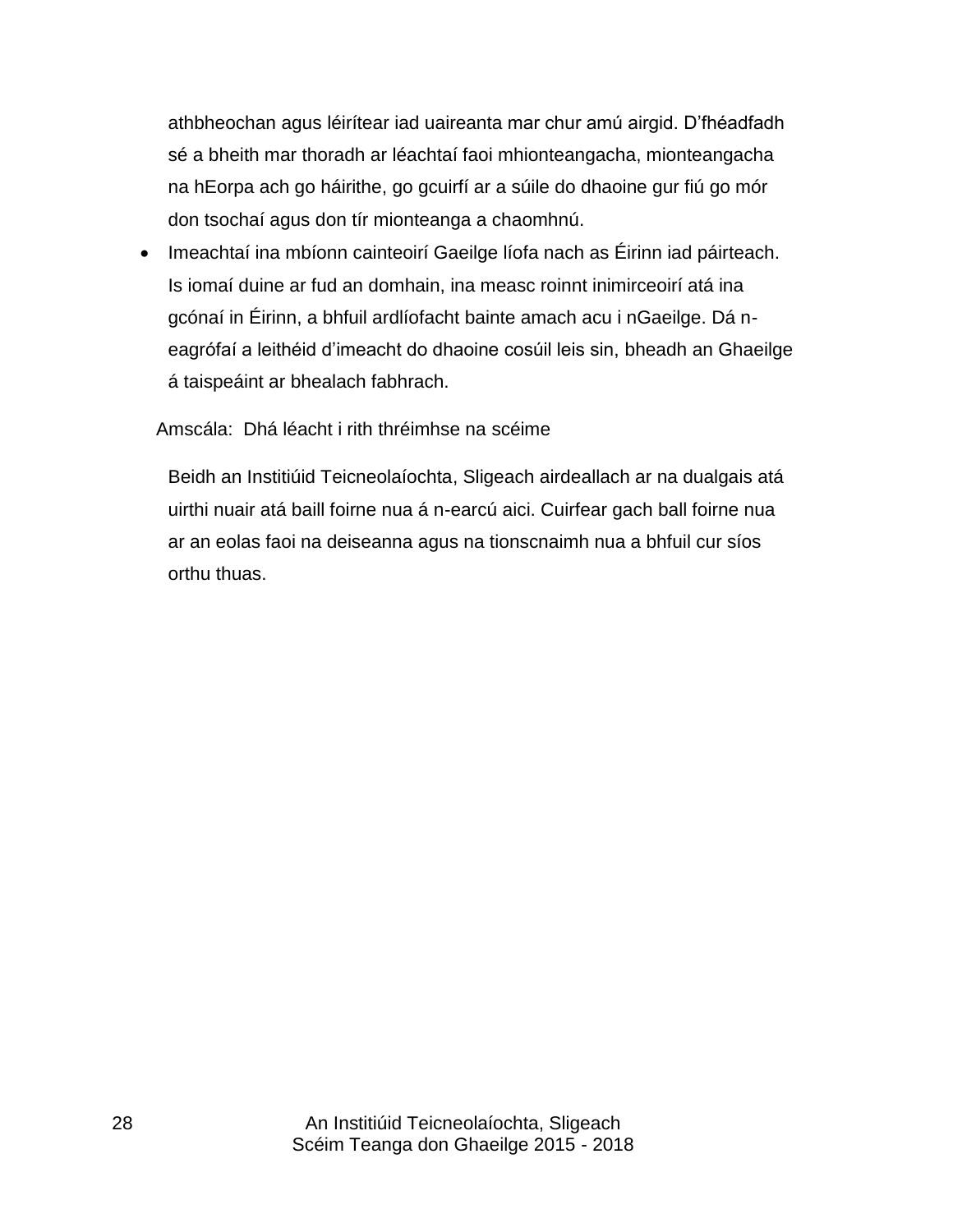### <span id="page-28-0"></span>**4 Monatóireacht agus Athbhreithniú**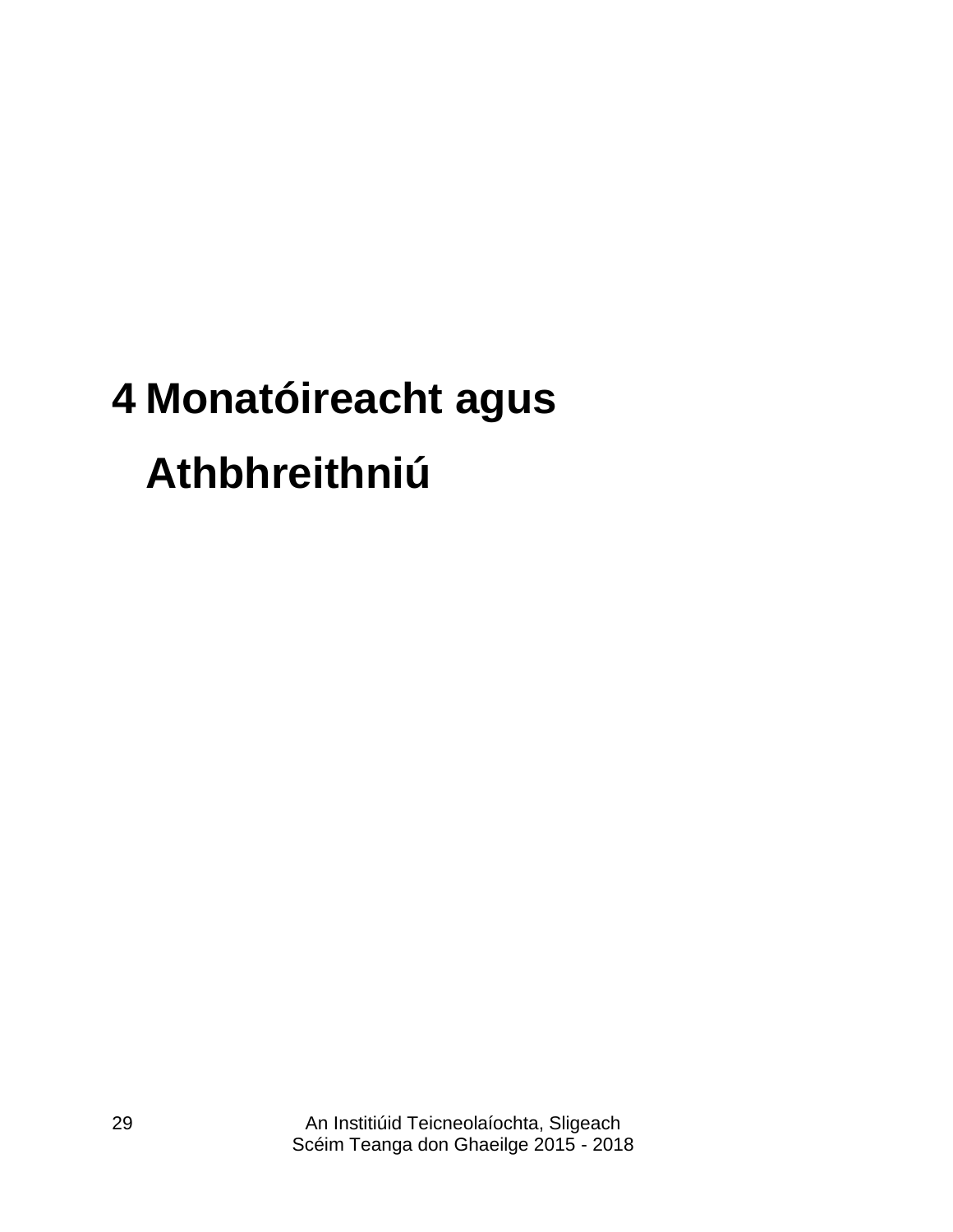#### <span id="page-29-0"></span>**4.1 Monatóireacht agus Athbhreithniú**

Déanfaidh Coiste Feidhmiúcháin na hInstitiúide athbhreithniú ar fheidhmíocht éifeachtach na scéime. Is é Grúpa Oibre na Gaeilge go príomha a dhéanfaidh monatóireacht ar fheidhmiú na scéime go laethúil agus cuirfidh sé tuarascáil faoi dhó sa bhliain chuig Coiste Bainistíochta Sinsearaí agus Oifig/Coiste Feidhmiúcháin na hInstitiúide. Beidh an t-eolas seo a leanas i ngach tuarascáil:

- Achoimre ar an dul chun cinn go dáta ar gach geallantas a tugadh i gCaibidil 3
- Achoimre ar thascanna agus costais aistriúcháin
- Liosta fiosrúchán a fuarthas agus a freagraíodh i nGaeilge
- Liosta foirmeacha dátheangacha

Scríobhfaidh an Leabharlannaí tuarascáil ag deireadh na scéime ar son Ghrúpa Oibre na Gaeilge ina measfar a mhéid is a cuireadh an scéim i bhfeidhm go rathúil agus ina leagfar amach paraiméadair do scéim sa todhchaí.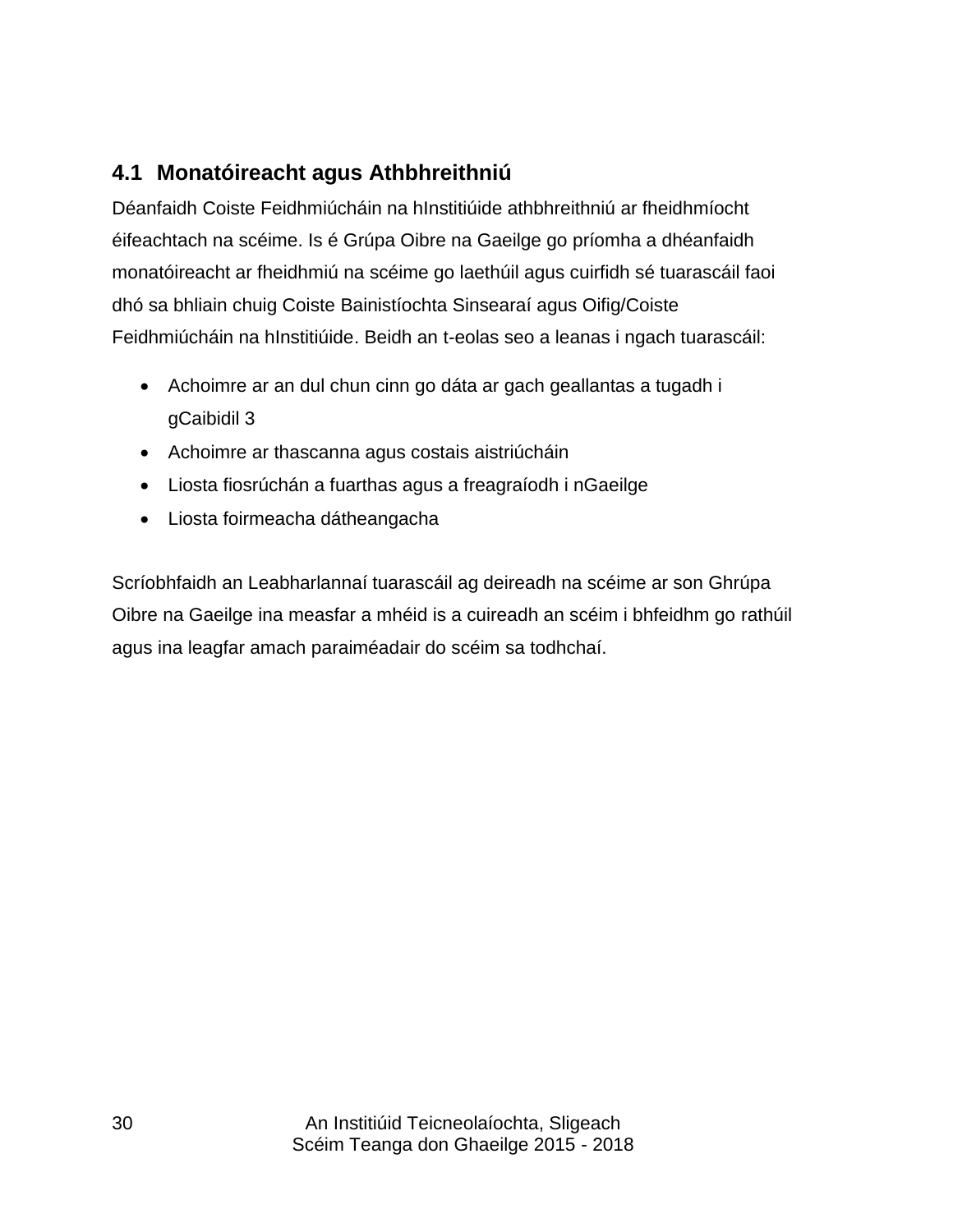### <span id="page-30-0"></span>**5 An Pobal a Chur ar an Eolas faoin Scéim**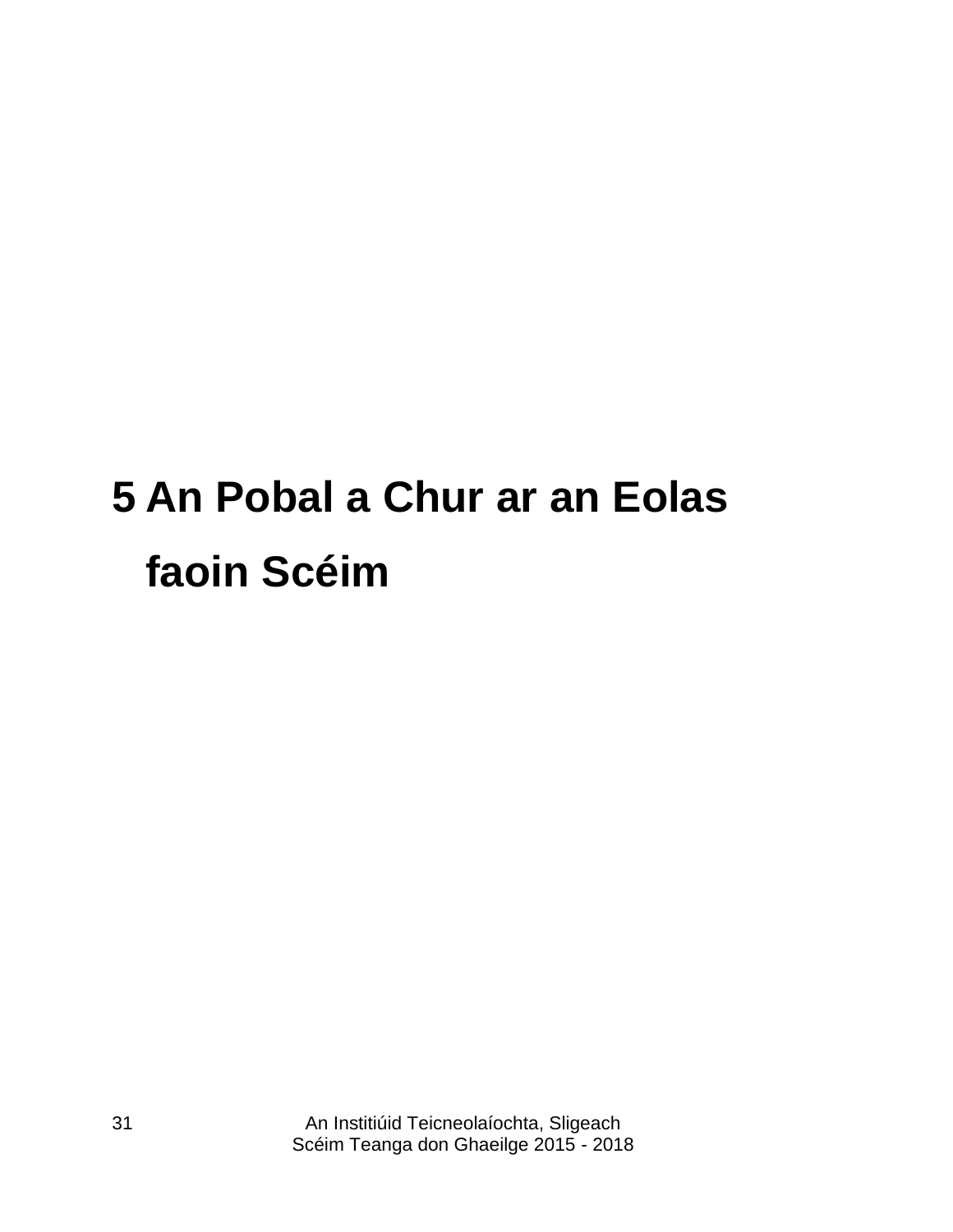#### <span id="page-31-0"></span>**5.1 An pobal a chur ar an eolas faoin scéim**

Cuirfear an pobal ar an eolas faoi ábhar na scéime, mar aon le geallantais agus forálacha na scéime, trí na meáin seo a leanas:

- **•** Preaseisiúint
- Na forálacha a fhógairt
- Scaipeadh ar ghníomhaireachtaí agus eagraíochtaí poiblí cuí trí ríomhphost
- Foilsiú ar láithreán gréasáin na hInstitiúide.

Cuirfear an scéim chun cinn go hinmheánach mar seo a leanas:

 Cuirfear cóip den scéim ar láithreán gréasáin leabharlann na hInstitiúide agus seolfar nasc chuig an bhfoireann ar fad chomh luath a dhéantar faomhadh uirthi

Tá cóip den scéim seo seolta freisin chuig Oifig Choimisinéir na dTeangacha Oifigiúla.

Is é an leagan Béarla buntéacs na scéime seo.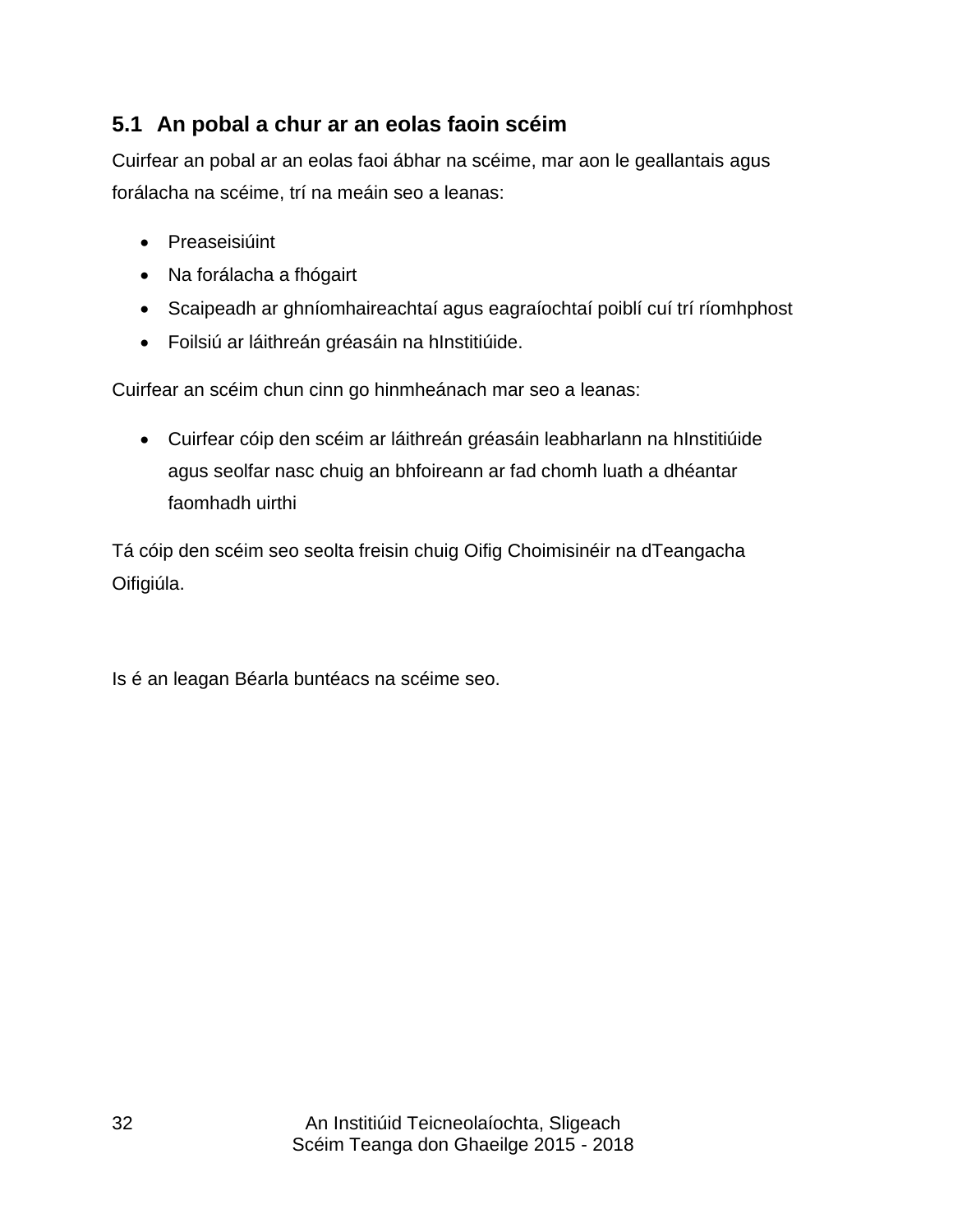### <span id="page-32-0"></span>**Aguisín I: Fógra Poiblí**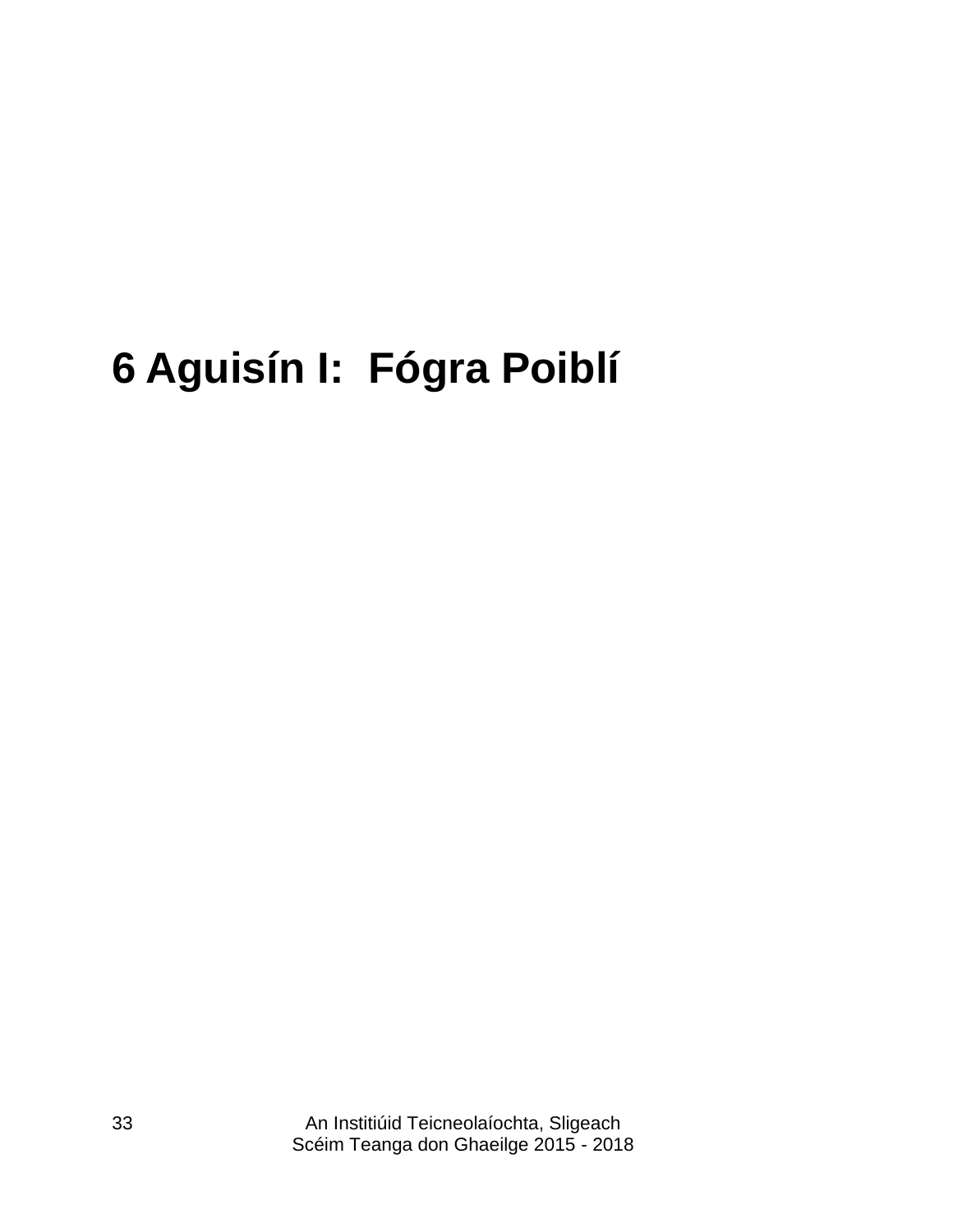Sligo Champion: 26 Samhain 2013

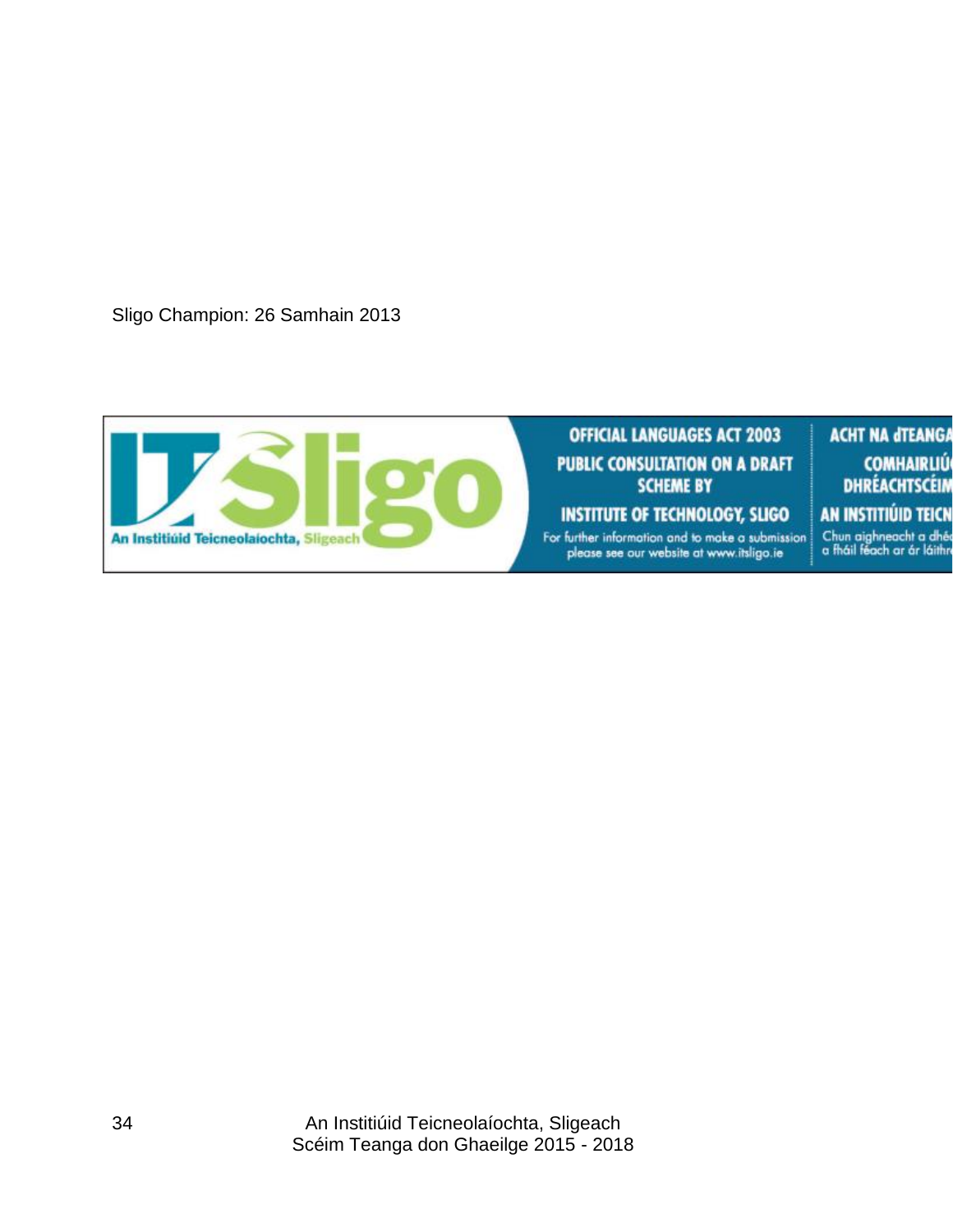## <span id="page-34-0"></span>**7 Aguisín II: Achoimre ar na Gealltanais atá Déanta faoin Scéim seo, agus Amscála**